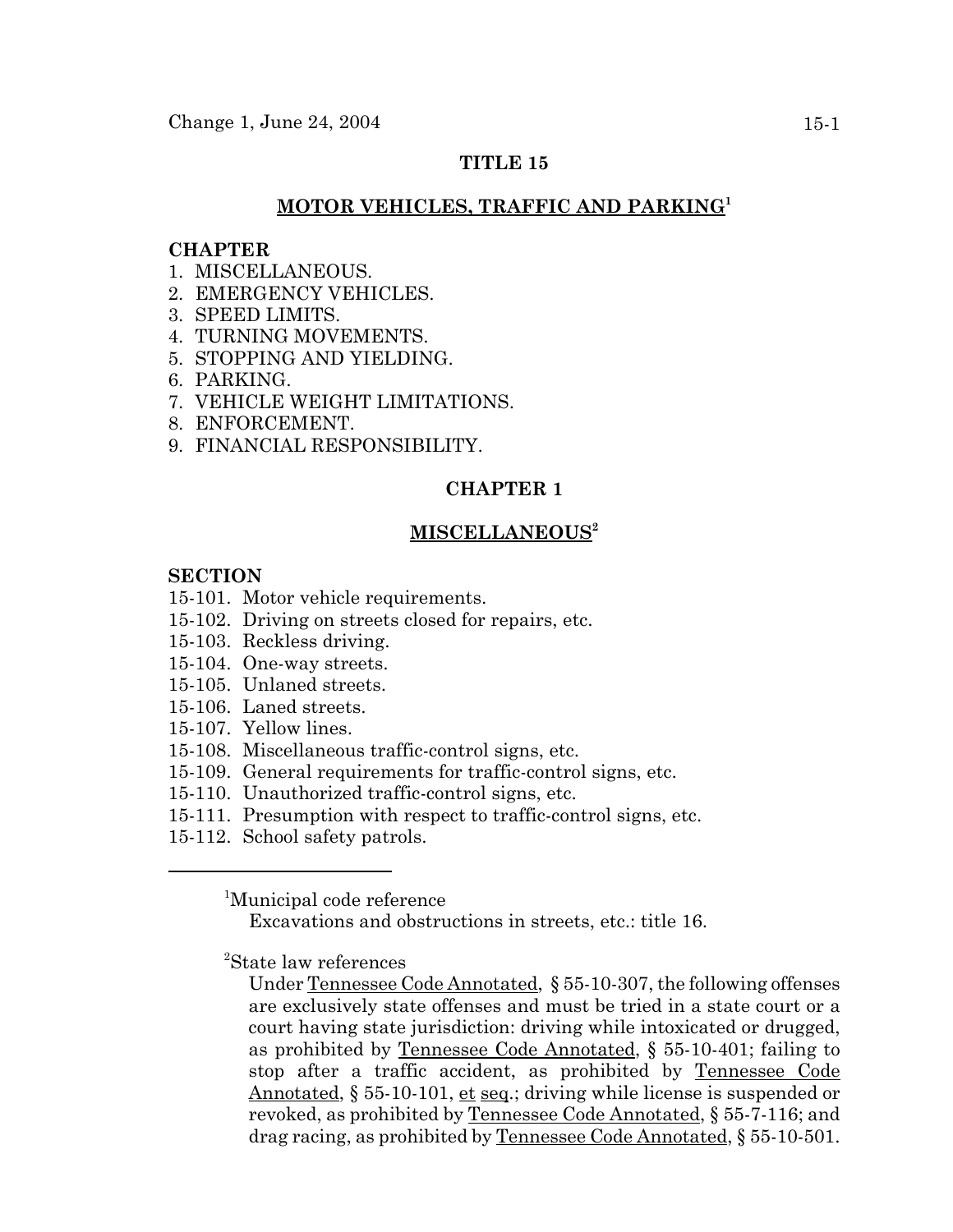- 15-113. Driving through funerals or other processions.
- 15-114. Clinging to vehicles in motion.
- 15-115. Riding on outside of vehicles.
- 15-116. Backing vehicles.
- 15-117. Projections from the rear of vehicles.
- 15-118. Causing unnecessary noise.
- 15-119. Vehicles and operators to be licensed.
- 15-120. Passing.
- 15-121. Damaging pavements.

**15-101. Motor vehicle requirements**. It shall be unlawful for any person to operate any motor vehicle within the corporate limits unless such vehicle is equipped with properly operating muffler, lights, brakes, horn, and such other equipment as is prescribed and required by Tennessee Code Annotated, title 55, chapter 9. (1983 Code, § 9-101)

**15-102. Driving on streets closed for repairs, etc**. Except for necessary access to property abutting thereon, no motor vehicle shall be driven upon any street that is barricaded or closed for repairs or other lawful purpose. (1983 Code, § 9-106)

**15-103. Reckless driving**. Irrespective of the posted speed limit, no person, including operators of emergency vehicles, shall drive any vehicle in willful or wanton disregard for the safety of persons or property. (1983 Code, § 9-107)

**15-104. One-way streets**. On any street for one-way traffic with posted signs indicating the authorized direction of travel at all intersections offering access thereto, no person shall operate any vehicle except in the indicated direction. (1983 Code, § 9-109)

**15-105. Unlaned streets**. (1) Upon all unlaned streets of sufficient width, a vehicle shall be driven upon the right half of the street except:

(a) When lawfully overtaking and passing another vehicle proceeding in the same direction.

(b) When the right half of a roadway is closed to traffic while under construction or repair.

(c) Upon a roadway designated and signposted by the town for one-way traffic.

(2) All vehicles proceeding at less than the normal speed of traffic at the time and place and under the conditions then existing shall be driven as close as practicable to the right hand curb or edge of the roadway, except when overtaking and passing another vehicle proceeding in the same direction or when preparing for a left turn. (1983 Code, § 9-110)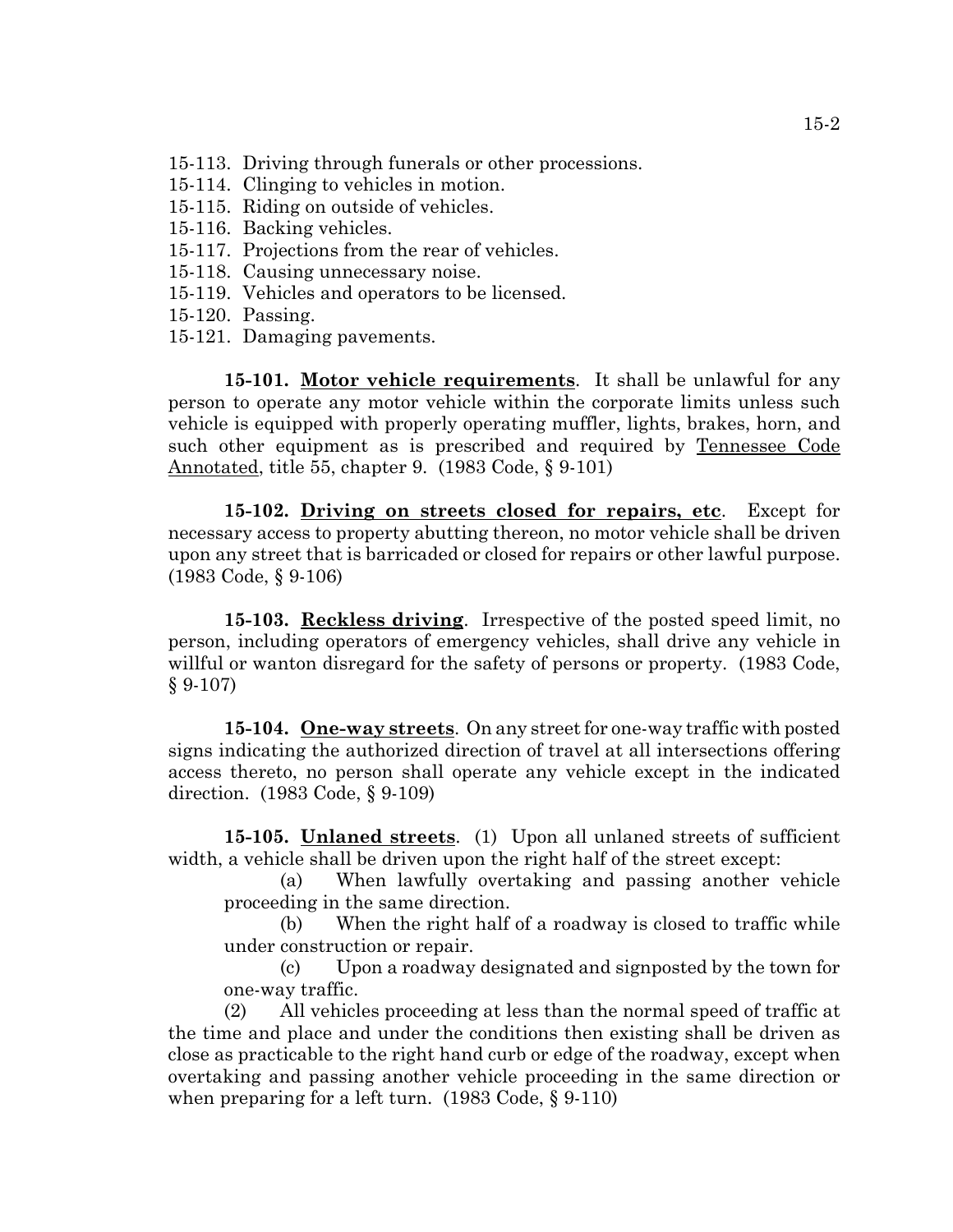**15-106. Laned streets**. On streets marked with traffic lanes, it shall be unlawful for the operator of any vehicle to fail or refuse to keep his vehicle within the boundaries of the proper lane for his direction of travel except when lawfully passing another vehicle or preparatory to making a lawful turning movement.

On two (2) lane and three (3) lane streets, the proper lane for travel shall be the right hand lane unless otherwise clearly marked. On streets with four (4) or more lanes, either of the right hand lanes shall be available for use except that traffic moving at less than the normal rate of speed shall use the extreme right hand lane. On one-way streets either lane may be lawfully used in the absence of markings to the contrary. (1983 Code, § 9-111)

**15-107. Yellow lines**. On streets with a yellow line placed to the right of any lane or center line, such yellow line shall designate a no-passing zone, and no operator shall drive his vehicle or any part thereof across or to the left of such yellow line except when necessary to make a lawful left turn from such street. (1983 Code, § 9-112)

15-108. Miscellaneous traffic-control signs, etc.<sup>1</sup> It shall be unlawful for any pedestrian or the operator of any vehicle to violate or fail to comply with any traffic-control sign, signal, marking, or device placed or erected by the state or the town. (1983 Code, § 9-113)

**15-109. General requirements for traffic-control signs, etc**. All traffic-control signs, signals, markings, and devices shall conform to the latest revision of the Manual on Uniform Traffic Control Devices for Streets and Highways,<sup>2</sup> published by the U.S. Department of Transportation, Federal Highway Administration, and shall, so far as practicable, be uniform as to type and location throughout the town. This section shall not be construed as being mandatory but is merely directive. (1983 Code, § 9-114)

**15-110. Unauthorized traffic-control signs, etc**. No person shall place, maintain, or display upon or in view of any street, any unauthorized sign, signal, marking, or device which purports to be or is an imitation of or resembles an official traffic-control sign, signal, marking, or device or railroad sign or signal, or which attempts to control the movement of traffic or parking of

<sup>1</sup> Municipal code references

Stop signs, yield signs, flashing signals, pedestrian control signs, traffic control signals generally: §§ 15-505--15-509.

<sup>&</sup>lt;sup>2</sup>This manual may be obtained from the Superintendent of Documents, U.S. Government Printing Office, Washington, D.C. 20402.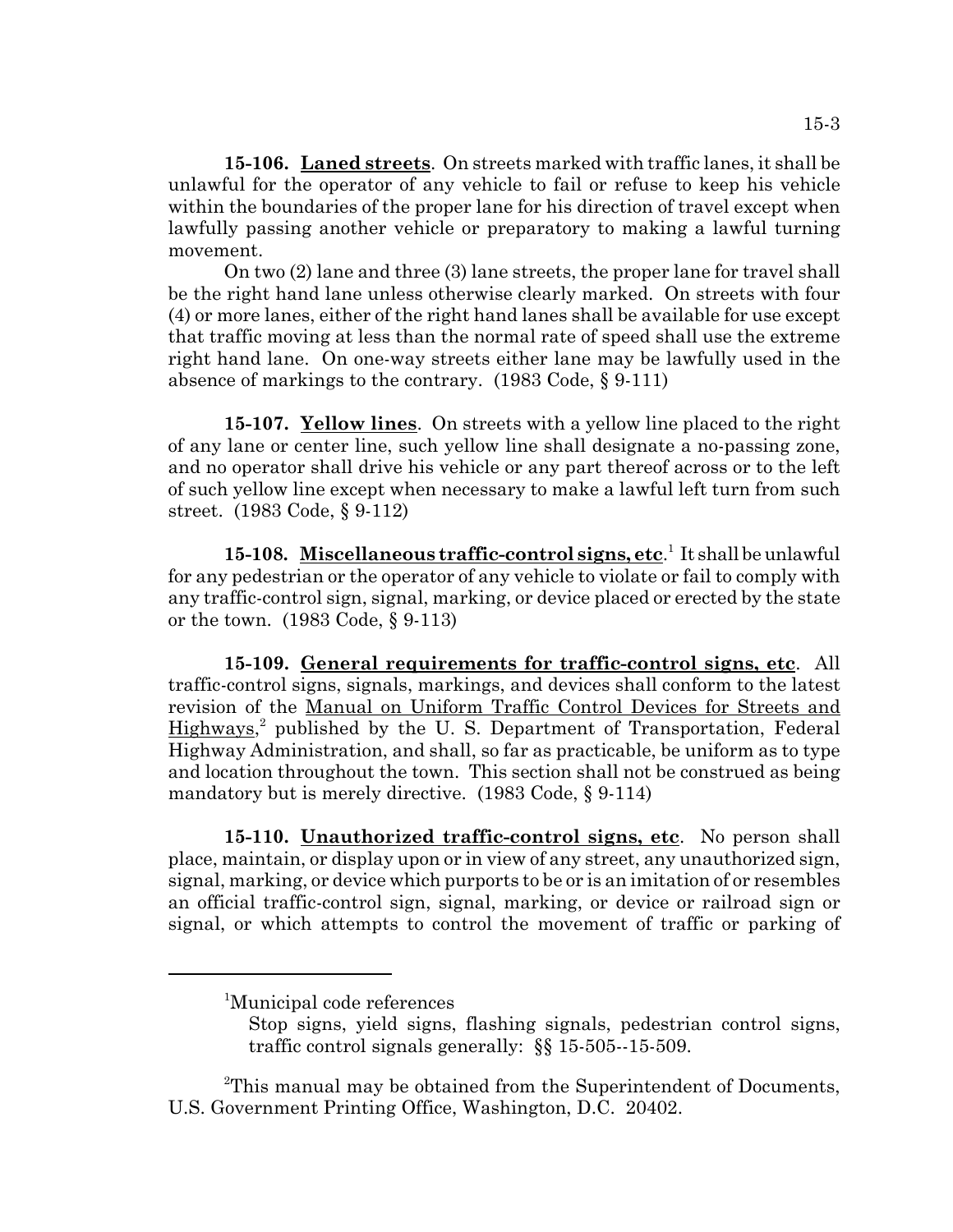vehicles, or which hides from view or interferes with the effectiveness of any official traffic-control sign, signal, marking, or device or any railroad sign or signal. (1983 Code, § 9-115)

**15-111. Presumption with respect to traffic-control signs, etc**. When a traffic-control sign, signal, marking, or device has been placed, the presumption shall be that it is official and that it has been lawfully placed by the proper authority. (1983 Code, § 9-116)

**15-112. School safety patrols**. All motorists and pedestrians shall obey the directions or signals of school safety patrols when such patrols are assigned under the authority of the chief of police and are acting in accordance with instructions; provided, that such persons giving any order, signal, or direction shall at the time be wearing some insignia and/or using authorized flags for giving signals. (1983 Code, § 9-117)

**15-113. Driving through funerals or other processions**. Except when otherwise directed by a police officer, no driver of a vehicle shall drive between the vehicles comprising a funeral or other authorized procession while they are in motion and when such vehicles are conspicuously designated. (1983 Code, § 9-118)

**15-114. Clinging to vehicles in motion**. It shall be unlawful for any person traveling upon any bicycle, motorcycle, coaster, sled, roller skates, or any other vehicle to cling to, or attach himself or his vehicle to any other moving vehicle upon any street, alley, or other public way or place. (1983 Code, § 9-120)

**15-115. Riding on outside of vehicles**. It shall be unlawful for any person to ride, or for the owner or operator of any motor vehicle being operated on a street, alley, or other public way or place, to permit any person to ride on any portion of such vehicle not designed or intended for the use of passengers. This section shall not apply to persons engaged in the necessary discharge of lawful duties nor to persons riding in the load-carrying space of trucks. (1983 Code, § 9-121)

**15-116. Backing vehicles**. The driver of a vehicle shall not back the same unless such movement can be made with reasonable safety and without interfering with other traffic. (1983 Code, § 9-122)

**15-117. Projections from the rear of vehicles**. Whenever the load or any projecting portion of any vehicle shall extend beyond the rear of the bed or body thereof, the operator shall display at the end of such load or projection, in such position as to be clearly visible from the rear of such vehicle, a red flag being not less than twelve (12) inches square. Between one-half (½) hour after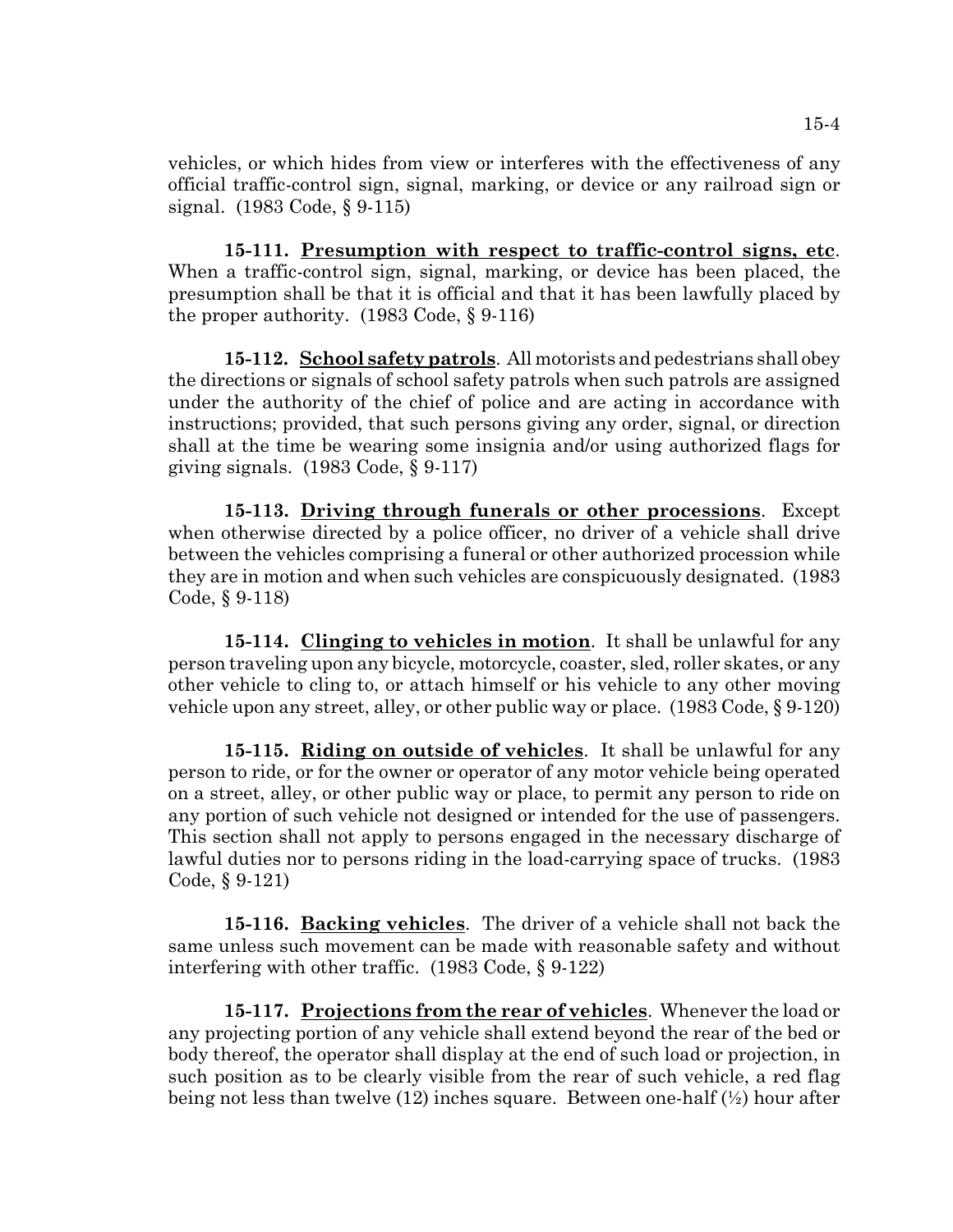sunset and one-half  $(\frac{1}{2})$  hour before sunrise, there shall be displayed in place of the flag a red light plainly visible under normal atmospheric conditions at least two hundred (200) feet from the rear of such vehicle. (1983 Code, § 9-123)

**15-118. Causing unnecessary noise**. It shall be unlawful for any person to cause unnecessary noise by unnecessarily sounding the horn, "racing" the motor, or causing the "screeching" or "squealing" of the tires on any motor vehicle. (1983 Code, § 9-124)

**15-119. Vehicles and operators to be licensed**. It shall be unlawful for any person to operate a motor vehicle in violation of the "Tennessee Motor Vehicle Title and Registration Law" or the "Uniform Motor Vehicle Operators' and Chauffeurs' License Law." (1983 Code, § 9-125)

**15-120. Passing**. Except when overtaking and passing on the right is permitted, the driver of a vehicle passing another vehicle proceeding in the same direction shall pass to the left thereof at a safe distance and shall not again drive to the right side of the street until safely clear of the overtaken vehicle. The driver of the overtaken vehicle shall give way to the right in favor of the overtaking vehicle on audible signal and shall not increase the speed of his vehicle until completely passed by the overtaking vehicle.

When the street is wide enough, the driver of a vehicle may overtake and pass upon the right of another vehicle which is making or about to make a left turn.

The driver of a vehicle may overtake and pass another vehicle proceeding in the same direction either upon the left or upon the right on a street of sufficient width for four (4) or more lanes of moving traffic when such movement can be made in safety.

No person shall drive off the pavement or upon the shoulder of the street in overtaking or passing on the right.

No vehicle operator shall attempt to pass another vehicle proceeding in the same direction unless he can see that the way ahead is sufficiently clear and unobstructed to enable him to make the movement in safety. (1983 Code, § 9-126)

**15-121. Damaging pavements**. No person shall operate upon any street of the town any vehicle, motor propelled or otherwise, which by reason of its weight or the character of its wheels or track is likely to damage the surface or foundation of the street. (1983 Code, § 9-119)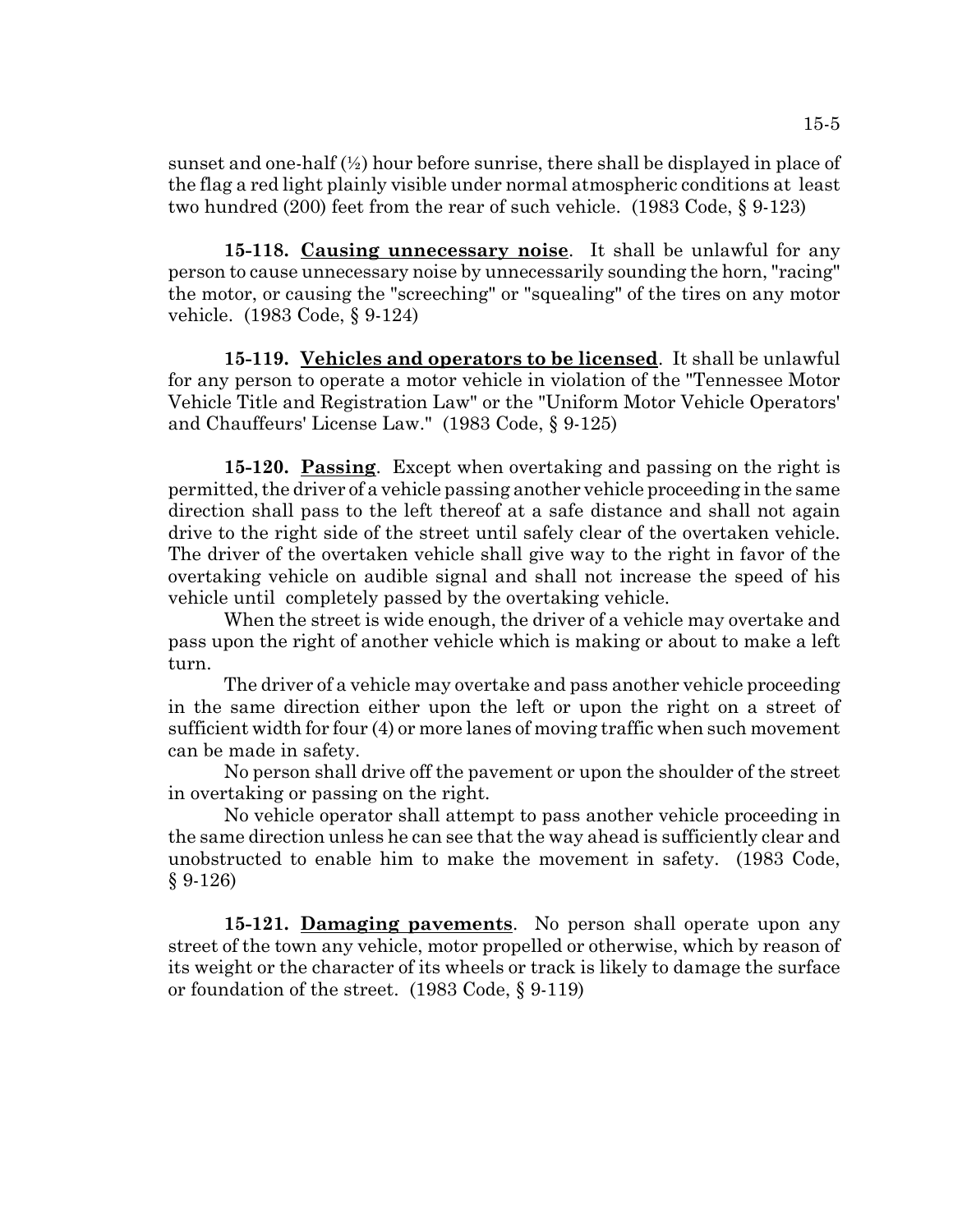#### **EMERGENCY VEHICLES**

# **SECTION**

- 15-201. Authorized emergency vehicles defined.
- 15-202. Operation of authorized emergency vehicles.
- 15-203. Following emergency vehicles.
- 15-204. Running over fire hoses, etc.

**15-201. Authorized emergency vehicles defined**. Authorized emergency vehicles shall be fire department vehicles, police vehicles, and such ambulances and other emergency vehicles as are designated by the chief of police. (1983 Code, § 9-102)

15-202. **Operation of authorized emergency vehicles.**<sup>1</sup> (1) The driver of an authorized emergency vehicle, when responding to an emergency call, or when in the pursuit of an actual or suspected violator of the law, or when responding to but not upon returning from a fire alarm, may exercise the privileges set forth in this section, subject to the conditions herein stated.

(2) The driver of an authorized emergency vehicle may park or stand, irrespective of the provisions of this title; proceed past a red or stop signal or stop sign, but only after slowing down to ascertain that the intersection is clear; exceed the maximum speed limit and disregard regulations governing direction of movement or turning in specified directions so long as he does not endanger life or property.

(3) The exemptions herein granted for an authorized emergency vehicle shall all apply only when the driver of any such vehicle while in motion sounds an audible signal by bell, siren, or exhaust whistle and when the vehicle is equipped with at least one lighted lamp displaying a red light visible under normal atmospheric conditions from a distance of 500 feet to the front of such vehicle, except that an authorized emergency vehicle operated as a police vehicle need not be equipped with or display a red light visible from in front of the vehicle.

(4) The foregoing provisions shall not relieve the driver of an authorized emergency vehicle from the duty to drive with due regard for the safety of all persons, nor shall such provisions protect the driver from the

<sup>1</sup> Municipal code references

Fire scene control and emergency-vehicle right of way: title 7, chapter 4.

Operation of other vehicle upon the approach of emergency vehicles: § 15-501.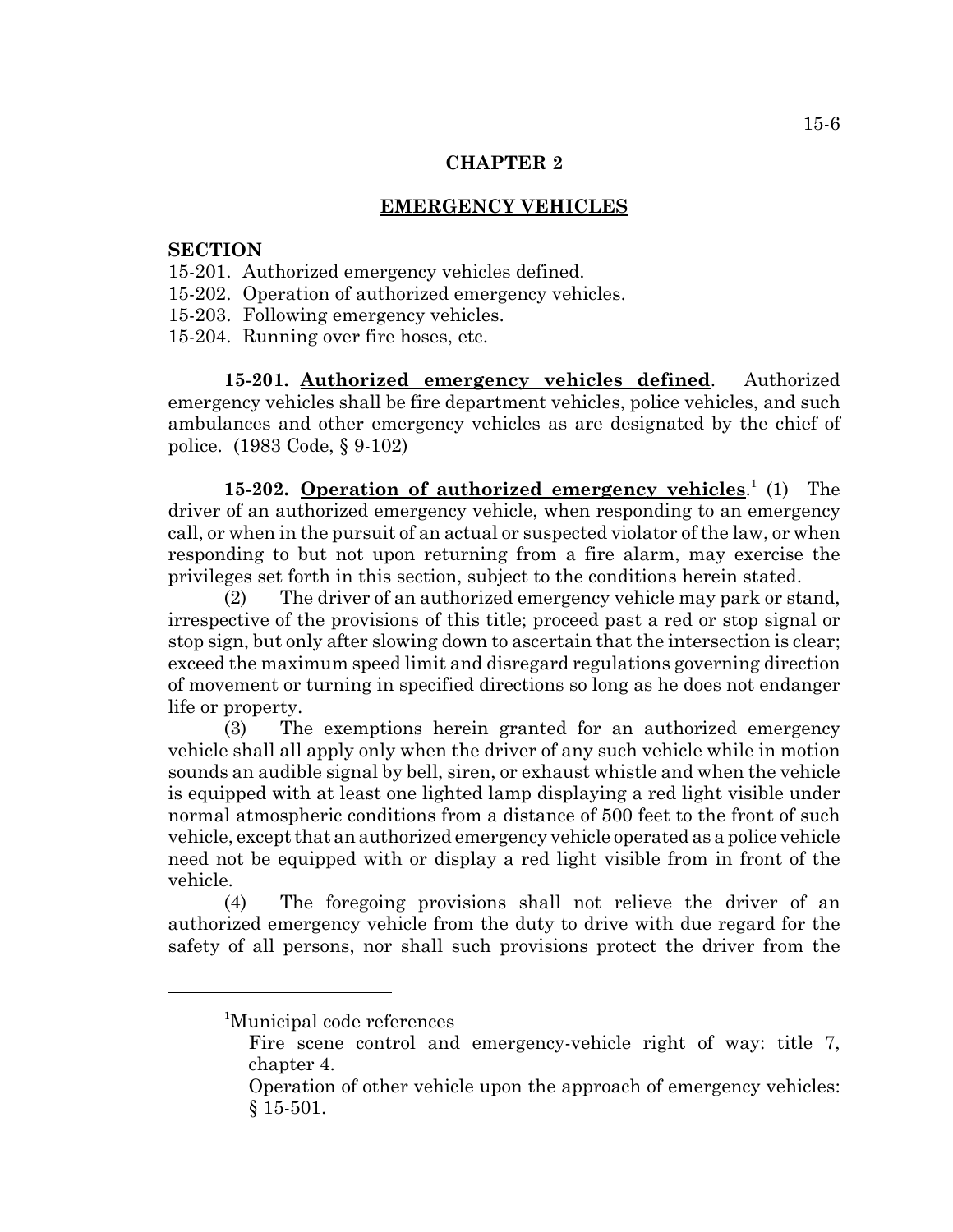consequences of his reckless disregard for the safety of others. (1983 Code, § 9-103)

**15-203. Following emergency vehicles**. No driver of any vehicle shall follow any authorized emergency vehicle apparently traveling in response to an emergency call closer than five hundred (500) feet or drive or park such vehicle within the block where fire apparatus has stopped in answer to a fire alarm. (1983 Code, § 9-104)

15-204. **Running over fire hoses, etc**. It shall be unlawful for any person to drive over any hose lines or other equipment of the fire department except in obedience to the direction of a fireman or policeman. (1983 Code,  $§ 9-105)$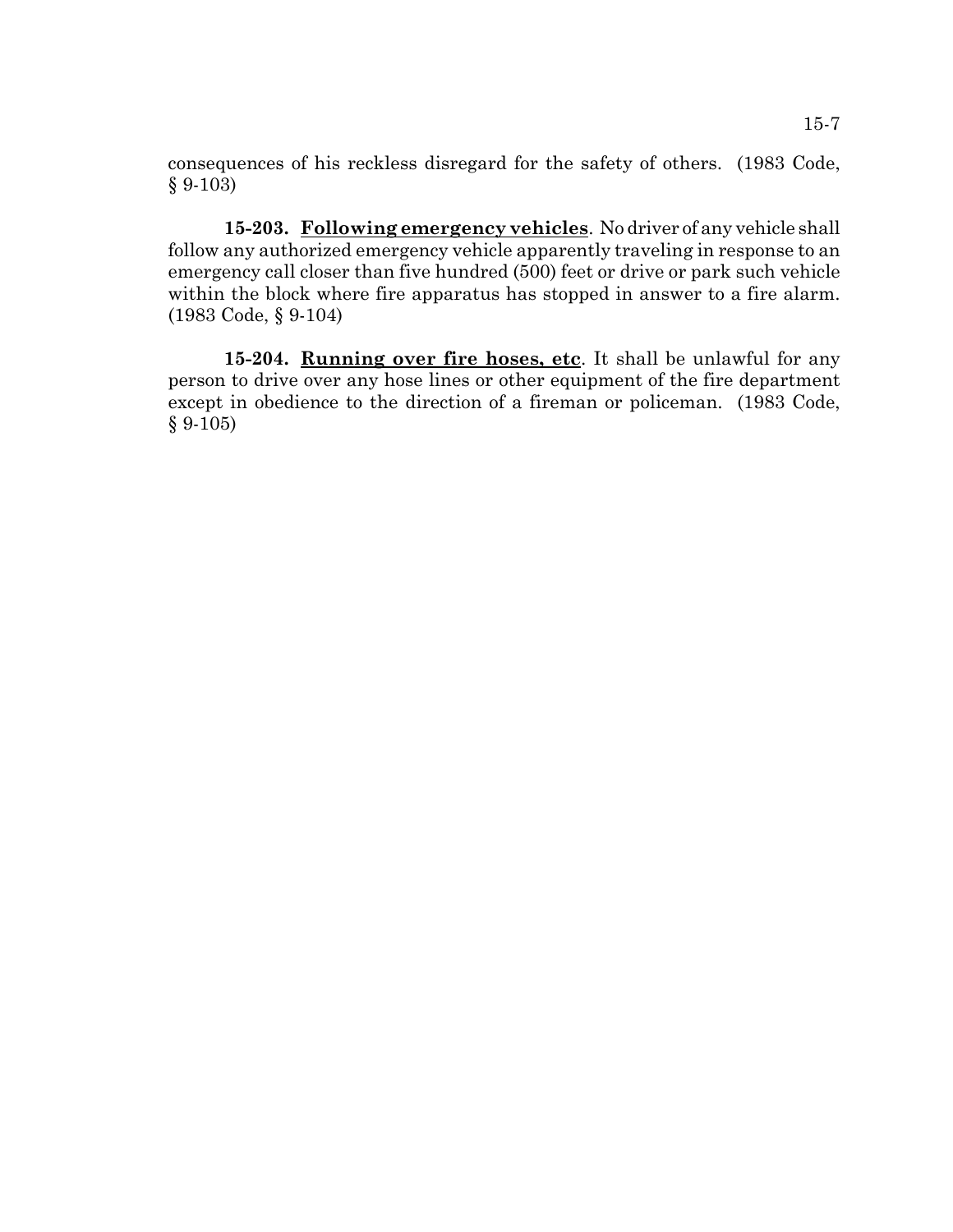#### **SPEED LIMITS**

### **SECTION**

15-301. In general.

- 15-302. At intersections.
- 15-303. In school zones and near playgrounds.

15-304. In congested areas.

**15-301. In general**. It shall be unlawful for any person to operate or drive a motor vehicle upon any highway or street at a rate of speed which is unreasonable or improper based upon such traffic conditions as may exist at the time. Posted speed limits shall apply only if the rate of speed at the time is reasonable and proper. (1983 Code, § 9-201)

**15-302. At intersections**. It shall be unlawful for any person to operate or drive a motor vehicle through any intersection at a rate of speed in excess of fifteen (15) miles per hour unless such person is driving on a street regulated by traffic-control signals or signs which require traffic to stop or yield on the intersecting streets. (1983 Code, § 9-202)

**15-303. In school zones and near playgrounds**. It shall be unlawful for any person to operate or drive a motor vehicle through any school zone or near any playground at a rate of speed in excess of fifteen (15) miles per hour when official signs indicating such speed limits have been posted by authority of the town. This section shall not apply at times when children are not in the vicinity of a school and such posted signs have been covered by direction of the chief of police. (1983 Code, § 9-203)

**15-304. In congested areas**. It shall be unlawful for any person to operate or drive a motor vehicle through any congested area at a rate of speed in excess of any posted speed limit when such speed limit has been posted by authority of the town. (1983 Code, § 9-204)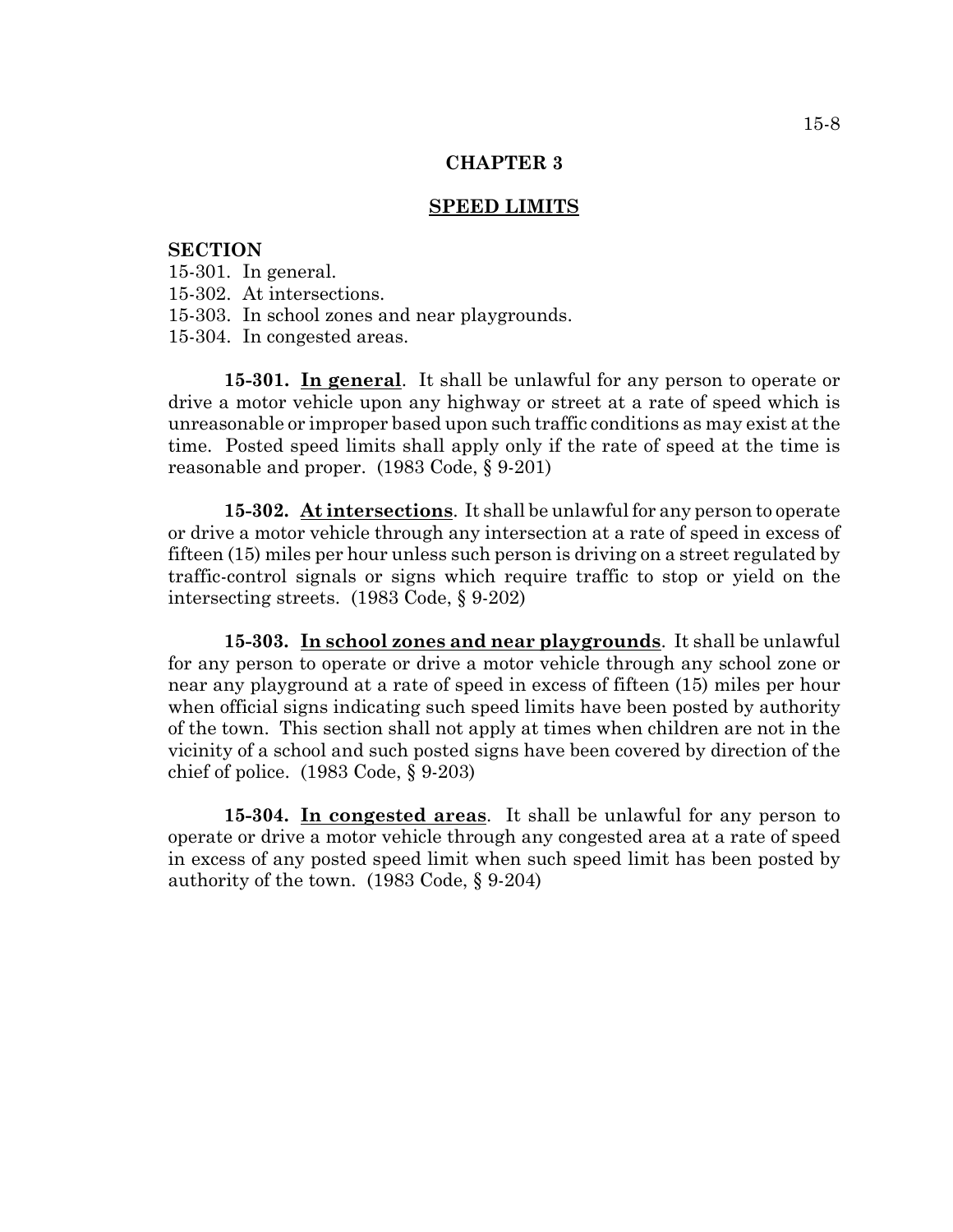### **TURNING MOVEMENTS**

#### **SECTION**

15-401. Signals.

- 15-402. Right turns.
- 15-403. Left turns on two-way roadways.
- 15-404. Left turns on other than two-way roadways.

15-405. U-turns.

**15-401. Signals**. No person operating a motor vehicle shall make any turning movement which might affect any pedestrian or the operation of any other vehicle without first signaling his intention in accordance with the requirements of the state law.<sup>1</sup> (1983 Code, § 9-301, modified)

**15-402. Right turns**. Both the approach for a right turn and a right turn shall be made as closely as practicable to the right hand curb or edge of the roadway. (1983 Code, § 9-302)

**15-403. Left turns on two-way roadways**. At any intersection where traffic is permitted to move in both directions on each roadway entering the intersection, an approach for a left turn shall be made in that portion of the right half of the roadway nearest the center line thereof and by passing to the right of the intersection of the center line of the two roadways. (1983 Code, § 9-303)

**15-404. Left turns on other than two-way roadways**. Any intersection where traffic is restricted to one direction on one or more of the roadways, the driver of a vehicle intending to turn left at any such intersection shall approach the intersection in the extreme left hand lane lawfully available to traffic moving in the direction of travel of such vehicle and after entering the intersection the left turn shall be made so as to leave the intersection, as nearly as practicable, in the left hand lane lawfully available to traffic moving in such direction upon the roadway being entered. (1983 Code, § 9-304)

**15-405. U-turns**. U-turns are prohibited. (1983 Code, § 9-305)

<sup>1</sup> State law reference

Tennessee Code Annotated, § 55-8-143.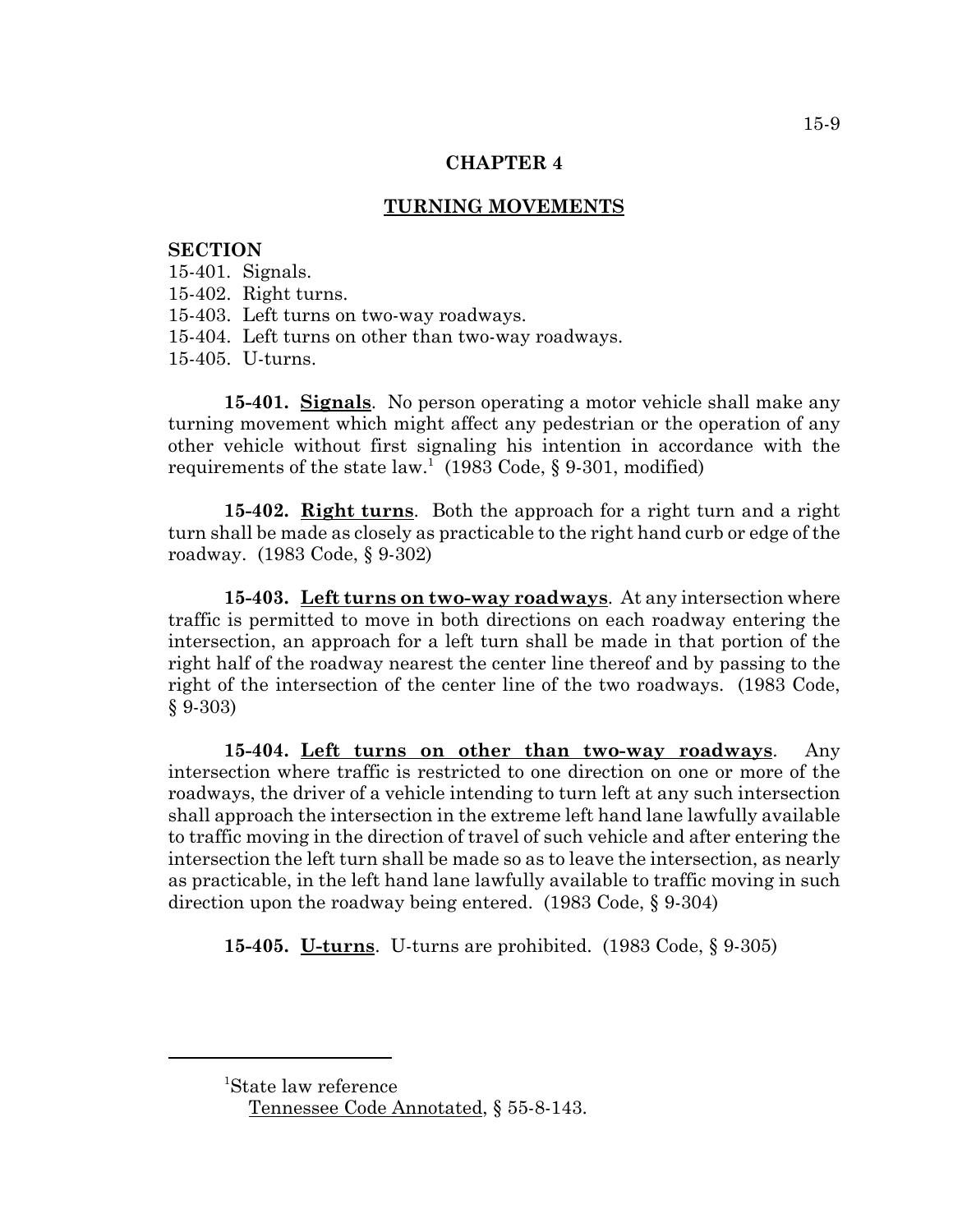## **STOPPING AND YIELDING**

# **SECTION**

- 15-501. Upon approach of authorized emergency vehicles.
- 15-502. When emerging from alleys, etc.
- 15-503. To prevent obstructing an intersection.
- 15-504. At railroad crossings.
- 15-505. At "stop" signs.
- 15-506. At "yield" signs.
- 15-507. At traffic-control signals generally.
- 15-508. At flashing traffic-control signals.
- 15-509. At pedestrian control signals.
- 15-510. Stops to be signaled.

15-501. **Upon approach of authorized emergency vehicles**.<sup>1</sup> Upon the immediate approach of an authorized emergency vehicle making use of audible and/or visual signals meeting the requirements of the laws of this state, or of a police vehicle properly and lawfully making use of an audible signal only, the driver of every other vehicle shall immediately drive to a position parallel to, and as close as possible to, the right hand edge or curb of the roadway clear of any intersection and shall stop and remain in such position until the authorized emergency vehicle has passed, except when otherwise directed by a police officer. (1983 Code, § 9-401)

**15-502. When emerging from alleys, etc**. The drivers of all vehicles emerging from alleys, parking lots, driveways, or buildings shall stop such vehicles immediately prior to driving onto any sidewalk or street. They shall not proceed to drive onto the sidewalk or street until they can safely do so without colliding or interfering with approaching pedestrians or vehicles. (1983 Code, § 9-402)

**15-503. To prevent obstructing an intersection**. No driver shall enter any intersection or marked crosswalk unless there is sufficient space on the other side of such intersection or crosswalk to accommodate the vehicle he is operating without obstructing the passage of traffic in or on the intersecting street or crosswalk. This provision shall be effective notwithstanding any traffic-control signal indication to proceed. (1983 Code, § 9-403)

<sup>1</sup> Municipal code reference

Special privileges of emergency vehicles: title 15, chapter 2.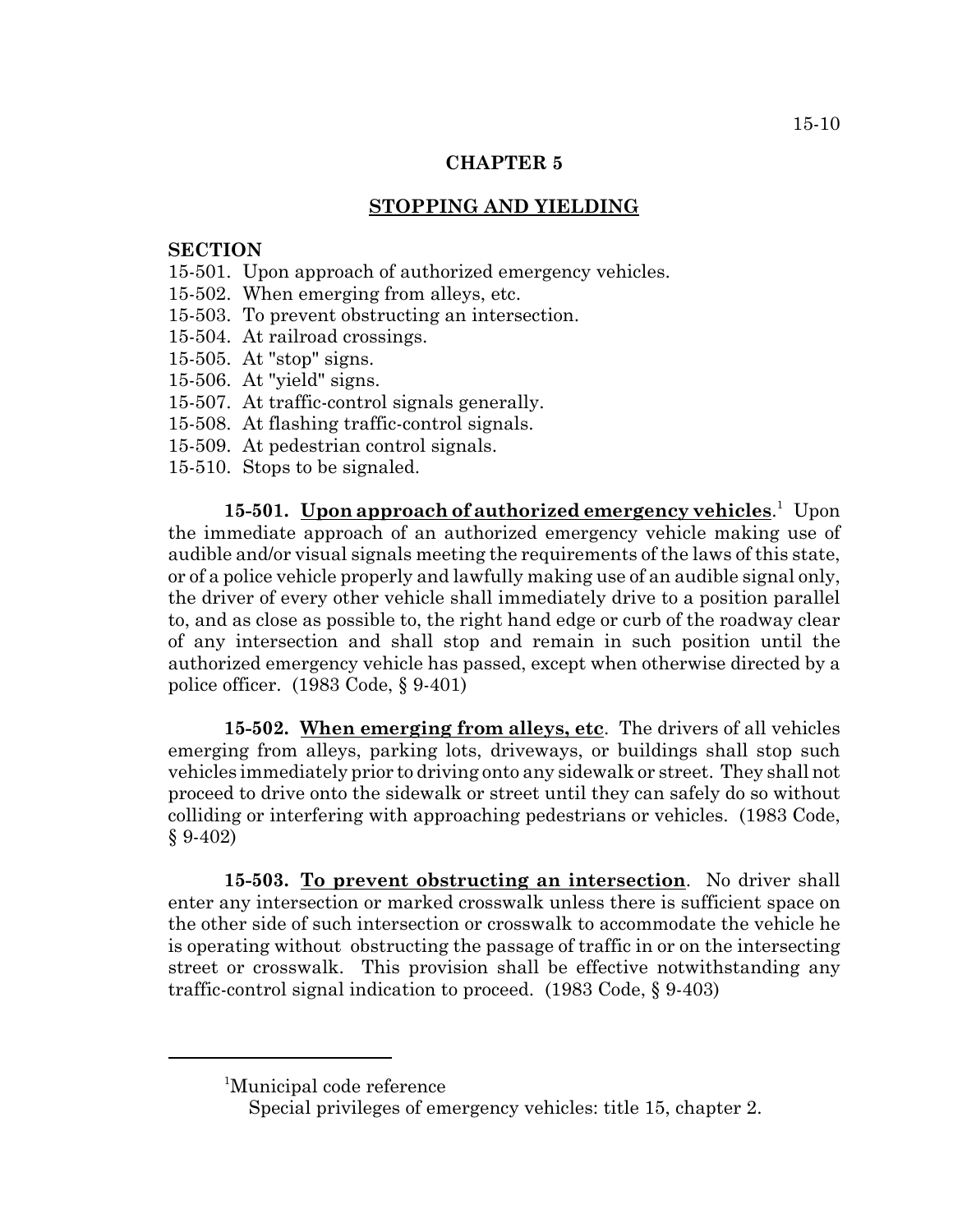**15-504. At railroad crossings**. Any driver of a vehicle approaching a railroad grade crossing shall stop within not less than fifteen (15) feet from the nearest rail of such railroad and shall not proceed further while any of the following conditions exist:

(1) A clearly visible electrical or mechanical signal device gives warning of the approach of a train.

(2) A crossing gate is lowered or a human flagman signals the approach of a railroad train.

(3) A railroad train is approaching within approximately fifteen hundred (1500) feet of the highway crossing and is emitting an audible signal indicating its approach.

(4) An approaching railroad train is plainly visible and is in hazardous proximity to the crossing. (1983 Code, § 9-404)

**15-505. At "stop" signs**. The driver of a vehicle facing a "stop" sign shall bring his vehicle to a complete stop immediately before entering the crosswalk on the near side of the intersection or, if there is no crosswalk, then immediately before entering the intersection, and shall remain standing until he can proceed through the intersection in safety. (1983 Code, § 9-405)

**15-506. At "yield" signs**. The drivers of all vehicles shall yield the right of way to approaching vehicles before proceeding at all places where "yield" signs have been posted. (1983 Code, § 9-406)

**15-507. At traffic-control signals generally**. Traffic-control signals exhibiting the words "Go," "Caution," or "Stop," or exhibiting different colored lights successively one at a time, or with arrows, shall show the following colors only and shall apply to drivers of vehicles and pedestrians as follows:

(1) Green alone, or "Go":

(a) Vehicular traffic facing the signal may proceed straight through or turn right or left unless a sign at such place prohibits such turn. But vehicular traffic, including vehicles turning right or left, shall yield the right-of-way to other vehicles and to pedestrians lawfully within the intersection or an adjacent crosswalk at the time such signal is exhibited.

(b) Pedestrians facing the signal may proceed across the roadway within any marked or unmarked crosswalk.

(2) Steady yellow alone, or "Caution":

(a) Vehicular traffic facing the signal is thereby warned that the red or "Stop" signal will be exhibited immediately thereafter, and such vehicular traffic shall not enter or be crossing the intersection when the red or "Stop" signal is exhibited.

(b) Pedestrians facing such signal shall not enter the roadway unless authorized so to do by a pedestrian "Walk" signal.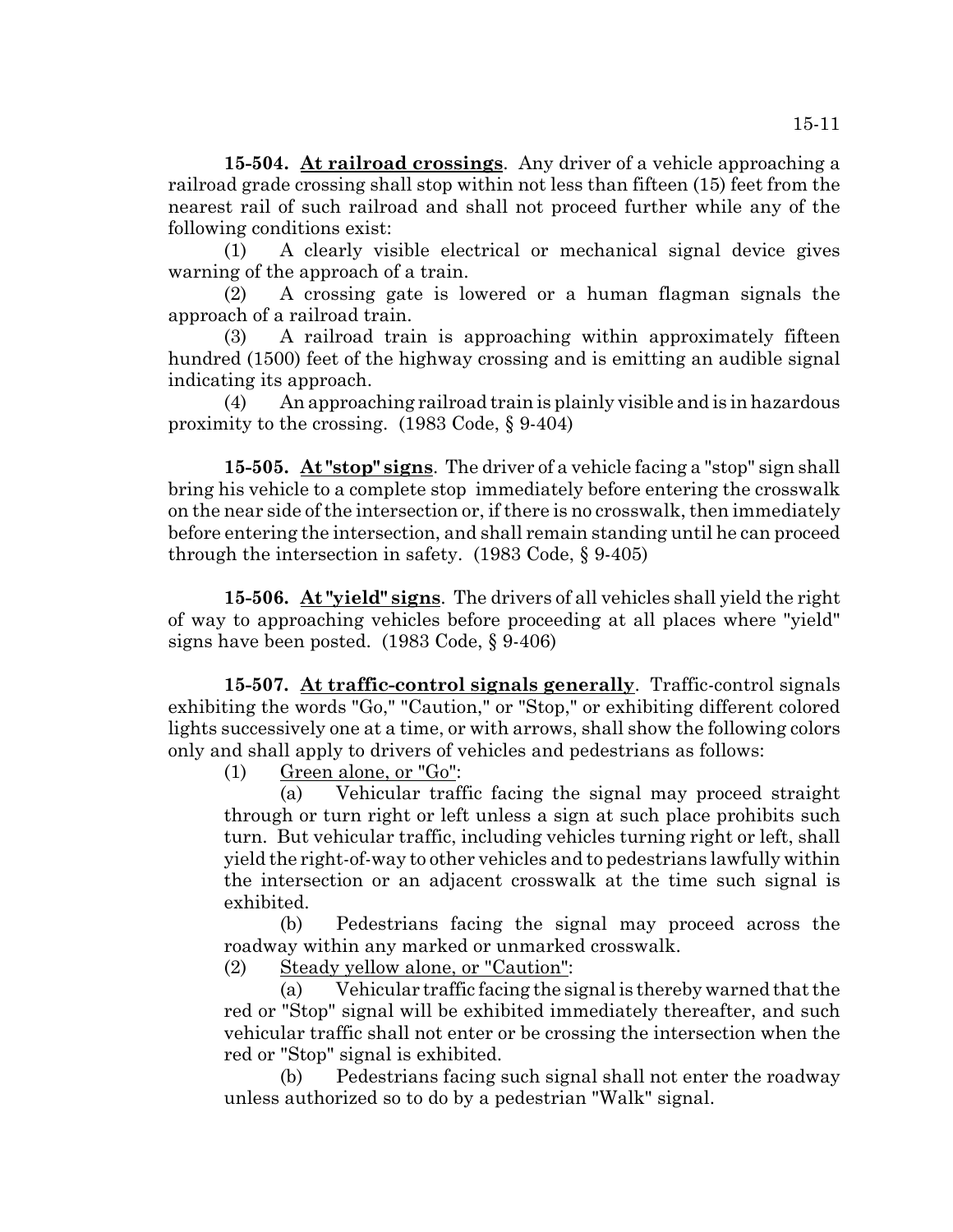(3) Steady red alone, or "Stop":

(a) Vehicular traffic facing the signal shall stop before entering the crosswalk on the near side of the intersection or, if none, then before entering the intersection and shall remain standing until green or "Go" is shown alone.

(b) Pedestrians facing such signal shall not enter the roadway unless authorized so to do by a pedestrian "Walk" signal.

(4) Steady red with green arrow:

(a) Vehicular traffic facing such signal may cautiously enter the intersection only to make the movement indicated by such arrow but shall yield the right-of-way to pedestrians lawfully within a crosswalk and to other traffic lawfully using the intersection.

(b) Pedestrians facing such signal shall not enter the roadway unless authorized so to do by a pedestrian "Walk" signal.

(5) In the event an official traffic-control signal is erected and maintained at a place other than an intersection, the provisions of this section shall be applicable except as to those provisions which by their nature can have no application. Any stop required shall be made at a sign or marking on the pavement indicating where the stop shall be made, but in the absence of any such sign or marking the stop shall be made a vehicle length short of the signal. (1983 Code, § 9-407)

**15-508. At flashing traffic-control signals**. (1) Whenever an illuminated flashing red or yellow signal is used in a traffic sign or signal placed or erected in the town it shall require obedience by vehicular traffic as follows:

(a) Flashing red (stop signal). When a red lens is illuminated with intermittent flashes, drivers of vehicles shall stop before entering the nearest crosswalk at an intersection or at a limit line when marked, or if none, then before entering the intersection, and the right to proceed shall be subject to the rules applicable after making a stop at a stop sign.

(b) Flashing yellow (caution signal). When a yellow lens is illuminated with intermittent flashes, drivers of vehicles may proceed through the intersection or past such signal only with caution.

(2) This section shall not apply at railroad grade crossings. Conduct of drivers of vehicles approaching railroad grade crossings shall be governed by the rules set forth in  $\S 15-504$  of this code. (1983 Code,  $\S 9-408$ )

**15-509. At pedestrian control signals**. Wherever special pedestrian control signals exhibiting the words "Walk" or "Wait" or "Don't Walk" have been placed or erected by the town, such signals shall apply as follows:

(1) "Walk." Pedestrians facing such signal may proceed across the roadway in the direction of the signal and shall be given the right-of-way by the drivers of all vehicles.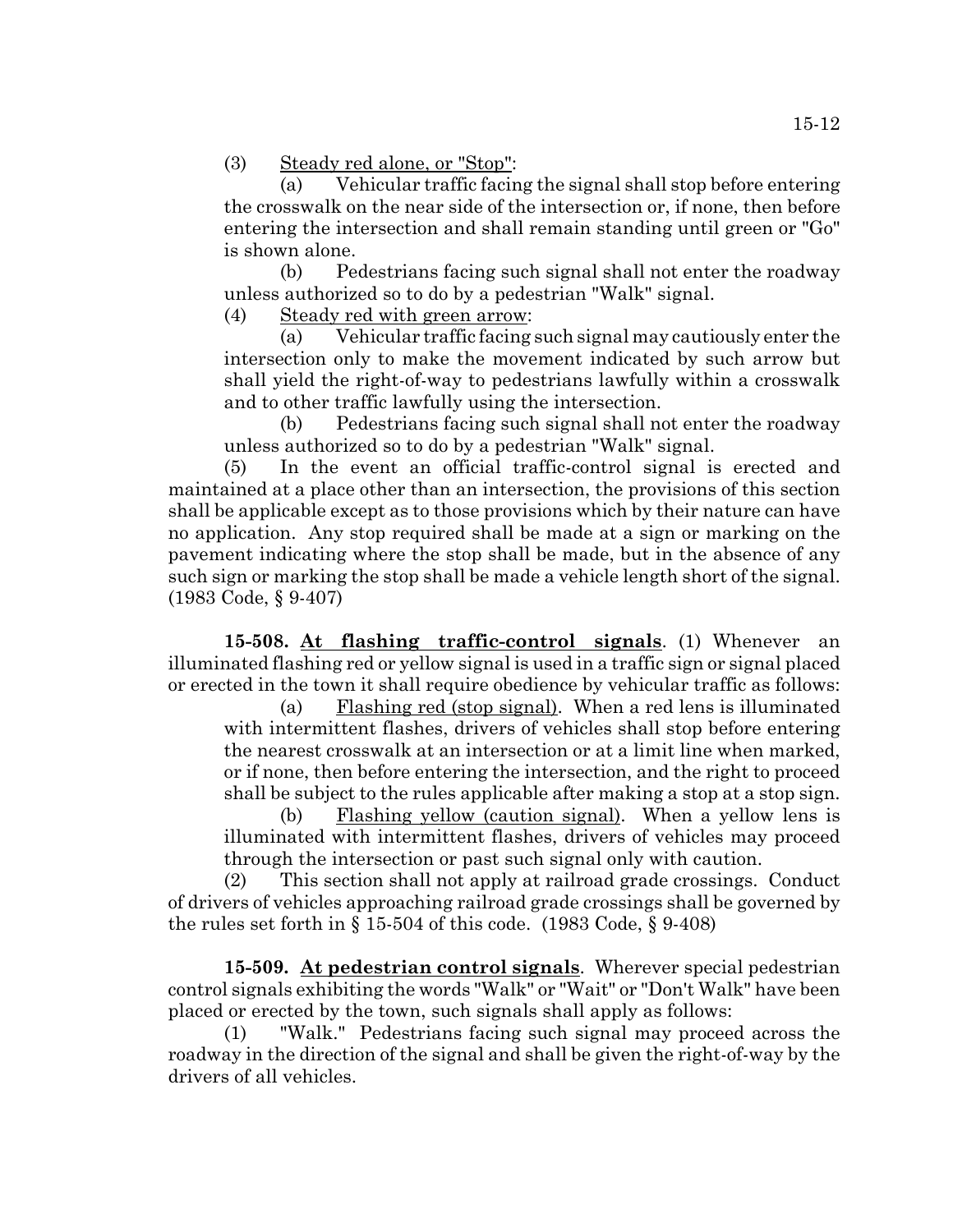(2) "Wait or Don't Walk." No pedestrian shall start to cross the roadway in the direction of such signal, but any pedestrian who has partially completed his crossing on the walk signal shall proceed to the nearest sidewalk or safety zone while the wait signal is showing. (1983 Code, § 9-409)

**15-510. Stops to be signaled**. No person operating a motor vehicle shall stop such vehicle, whether in obedience to a traffic sign or signal or otherwise, without first signaling his intention in accordance with the requirements of the state law,<sup>1</sup> except in an emergency. (1983 Code, § 9-410)

<sup>1</sup> State law reference Tennessee Code Annotated, § 55-8-143.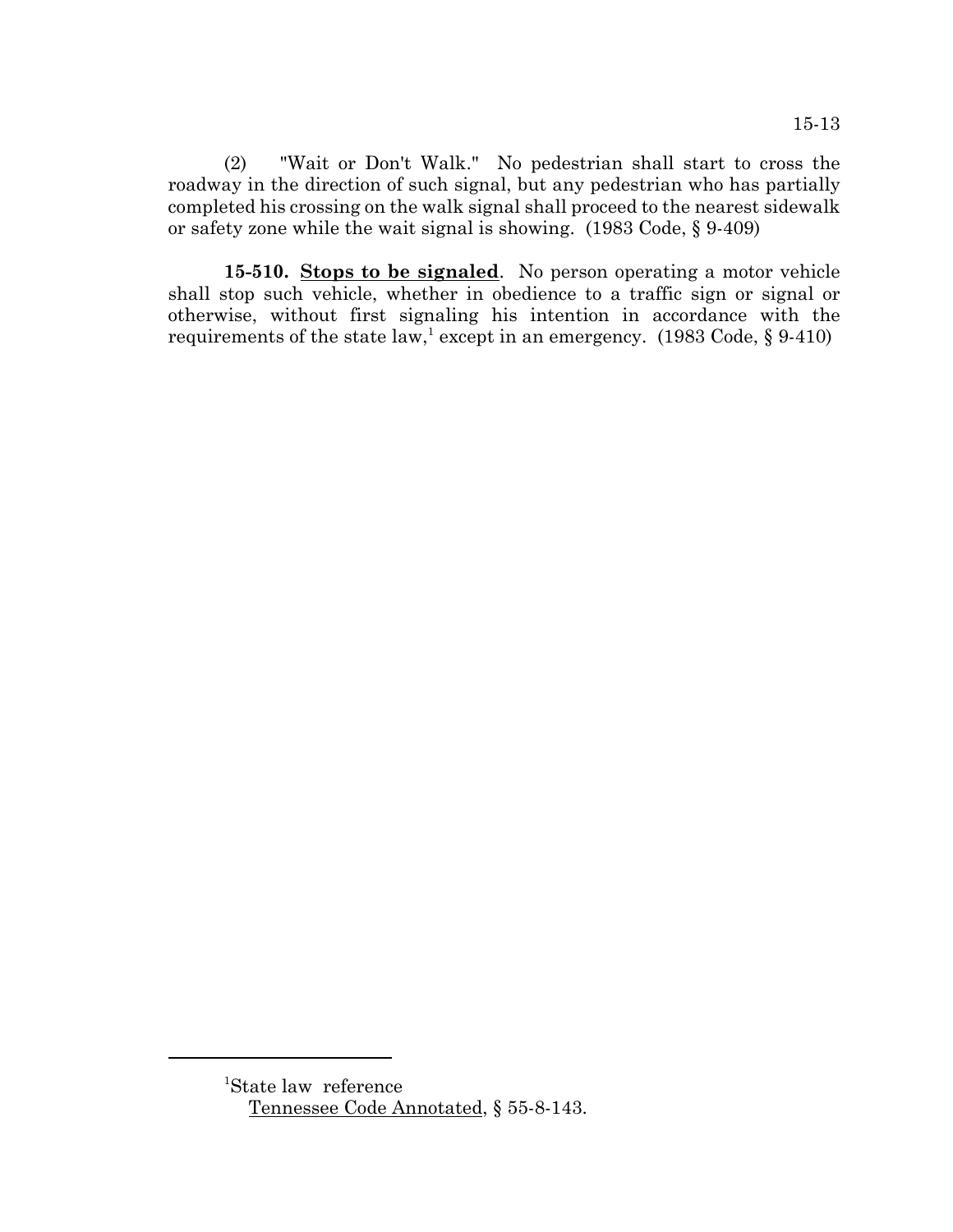## **PARKING**

## **SECTION**

- 15-601. Generally.
- 15-602. Angle parking.
- 15-603. Occupancy of more than one space.
- 15-604. Where prohibited.
- 15-605. Parking in the downtown area.
- 15-606. Loading and unloading zones.
- 15-607. Loading and unloading zones in the downtown area.
- 15-608. Regulation by parking meters.
- 15-609. Lawful parking in parking meter spaces.
- 15-610. Unlawful parking in parking meter spaces.
- 15-611. Unlawful to occupy more than one parking meter space.
- 15-612. Unlawful to deface or tamper with meters.
- 15-613. Unlawful to deposit slugs in meters.
- 15-614. Presumption with respect to illegal parking.
- 15-615. Commercial traffic on class "B" streets.

**15-601. Generally**. Except as hereinafter provided, every vehicle parked upon a street within this municipality shall be so parked that its right wheels are approximately parallel to and within eighteen (18) inches of the right edge or curb of the street. On one-way streets where the town has not placed signs prohibiting the same, vehicles may be permitted to park on the left side of the street, and in such cases the left wheels shall be required to be within eighteen (18) inches of the left edge or curb of the street.

Notwithstanding anything else in this code to the contrary, no person shall park or leave a vehicle parked on any public street or alley within the fire district<sup>1</sup> between the hours of 1:00 A.M. and 5:00 A.M. or on any other public street or alley for more than seventy-two (72) consecutive hours without the prior approval of the chief of police.

Furthermore, no person shall wash, grease, or work on any vehicle, except to make repairs necessitated by an emergency, while such vehicle is parked on a public street. (1983 Code, § 9-501)

**15-602. Angle parking**. On those streets which have been signed or marked by the town for angle parking, no person shall park or stand a vehicle other than at the angle indicated by such signs or markings. No person shall

<sup>1</sup> Municipal code reference

Definition of fire district: title 7, chapter 1.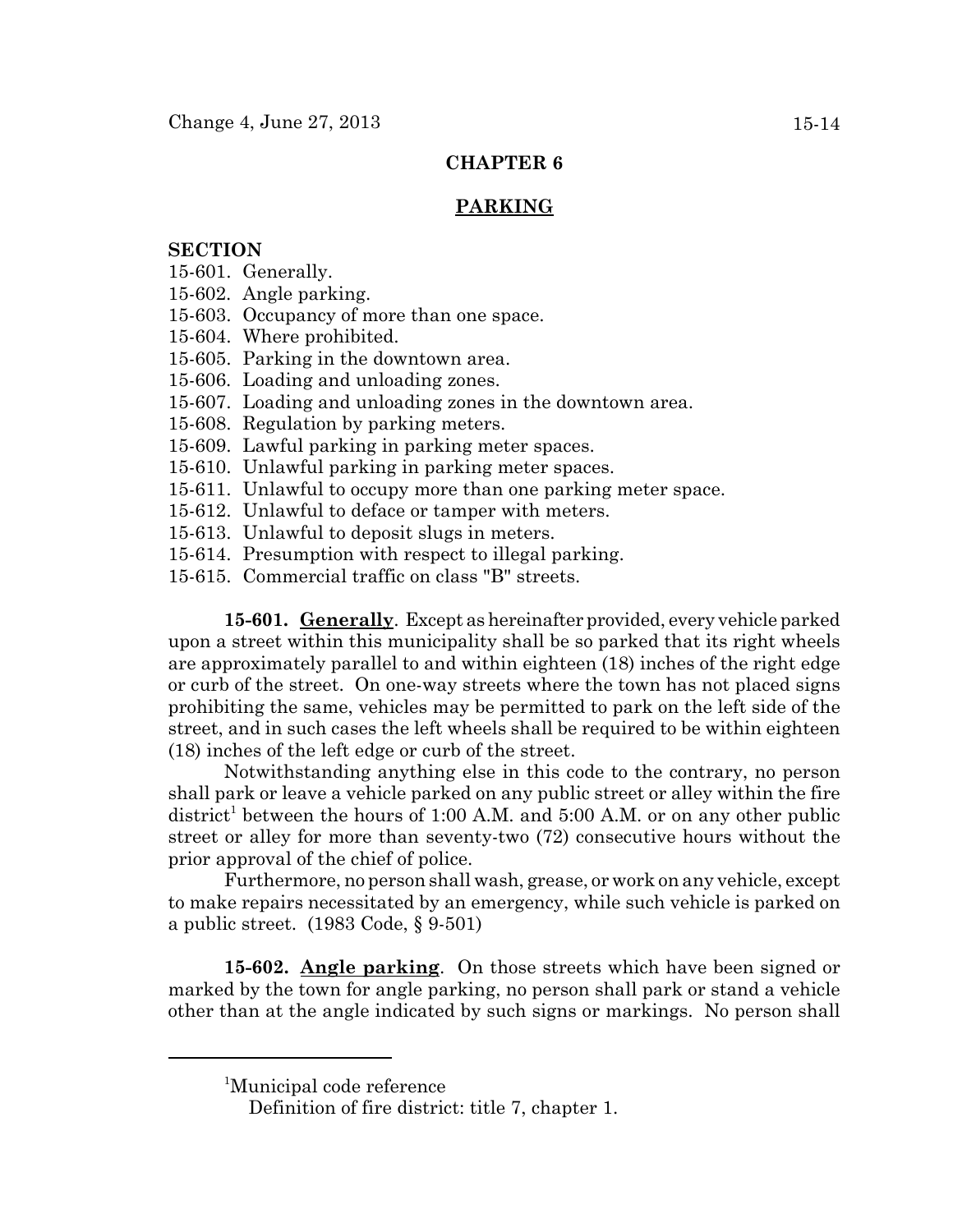$Change\ 4, June\ 27, 2013$  15-15

angle park any vehicle which has a trailer attached thereto or which has a length in excess of twenty-four (24) feet. (1983 Code, § 9-502)

**15-603. Occupancy of more than one space**. No person shall park a vehicle in any designated parking space so that any part of such vehicle occupies more than one such space or protrudes beyond the official markings on the street or curb designating such space unless the vehicle is too large to be parked within a single designated space. (1983 Code, § 9-503)

**15-604. Where prohibited**. No person shall park a vehicle in violation of any sign placed or erected by the state or town, nor:

- (1) On a sidewalk.
- (2) In front of a public or private driveway.
- (3) Within an intersection or within fifteen (15) feet thereof.
- (4) Within fifteen (15) feet of a fire hydrant.
- (5) Within a pedestrian crosswalk.

(6) Within fifty (50) feet of a railroad crossing.

(7) Within twenty (20) feet of the driveway entrance to any fire station, and on the side of the street opposite the entrance to any fire station within seventy-five (75) feet of the entrance.

(8) Alongside or opposite any street excavation or obstruction when other traffic would be obstructed.

(9) On the roadway side of any vehicle stopped or parked at the edge or curb of a street.

(10) Upon any bridge.

(11) Alongside any curb painted yellow or red by the town. (1983 Code, § 9-504)

**15-605. Parking in the downtown area**. (1) Parking will be restricted for two (2) hours on Main Street, East Third Avenue, West Third Avenue and Water Street as posted between the hours of 8:00 A.M. and 5:00 P.M. Monday through Saturday.

(2) Each separate offense shall be punishable by a fine of five dollars (\$5.00).

(3) Persons not paying the established fine within seven (7) days shall be cited to appear in city court where they shall be subject to an additional fine of not to exceed \$50.00 plus court costs.

(4) The punishment for parking violations defined in  $\S 15-604(12)$  shall be the same as set forth in this section for downtown parking violations. (Ord. #254, June 1993, as amended by Ord. #391, Jan. 2013)

**15-606. Loading and unloading zones**. No person shall park a vehicle for any purpose or period of time other than for the expeditious loading or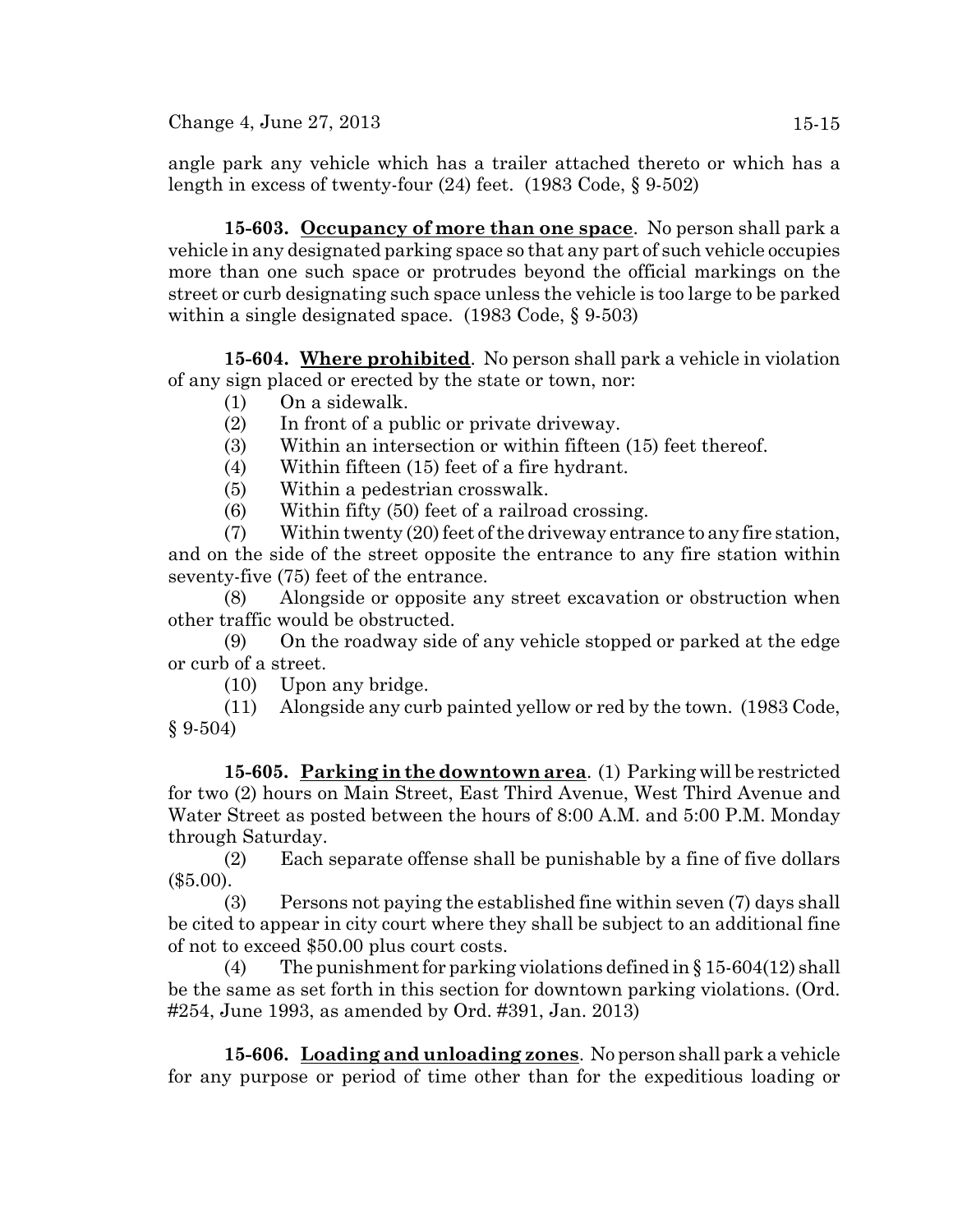unloading of passengers or merchandise in any place marked by the town as a loading and unloading zone. (1983 Code, § 9-505)

**15-607. Loading and unloading zones in the downtown area**. The Carthage City Council may grant or revoke loading zones to be used by the downtown merchants for the sole purpose of loading and unloading merchandise and equipment for the operation of their business and for no other purpose.

Use of a loading zone other than for the loading and unloading of merchandise and equipment shall be punishable by a fine no less than \$20.00, but no more than \$50.00 for each offense.

It is further ordained that business owners and their employees shall not use the loading zones for any purpose other than loading and unloading of merchandise and equipment and the third conviction of said persons for a loading zone violation shall cause a permanent revocation of their loading zone privileges. (Ord. #255, Oct. 1993)

**15-608. Regulation by parking meters**. In the absence of an official sign to the contrary which has been installed by the town, between the hours of 8:00 A.M. and 6:00 P.M., on all days except Sundays and holidays declared by the city council, parking shall be regulated by parking meters where the same have been installed by the town. The presumption shall be that all installed parking meters were lawfully installed by the town. (1983 Code, § 9-506)

**15-609. Lawful parking in parking meter spaces**. Any parking space regulated by a parking meter may be lawfully occupied by a vehicle only after a proper coin has been deposited in the parking meter and the said meter has been activated or placed in operation in accordance with the instructions printed thereon. (1983 Code, § 9-507)

**15-610. Unlawful parking in parking meter spaces**. It shall be unlawful for the owner or operator of any vehicle to park or allow his vehicle to be parked in a parking space regulated by a parking meter for more than the maximum period of time which can be purchased at one time. Insertion of additional coin or coins in the meter to purchase additional time is unlawful.

No owner or operator of any vehicle shall park or allow his vehicle to be parked in such a space when the parking meter therefor indicates no parking time allowed, whether such indication is the result of a failure to deposit a coin or to operate the lever or other actuating device on the meter, or the result of the automatic operation of the meter following the expiration of the lawful parking time subsequent to depositing a coin therein at the time the vehicle was parked. (1983 Code, § 9-508)

**15-611. Unlawful to occupy more than one parking meter space**. It shall be unlawful for the owner or operator of any vehicle to park or allow his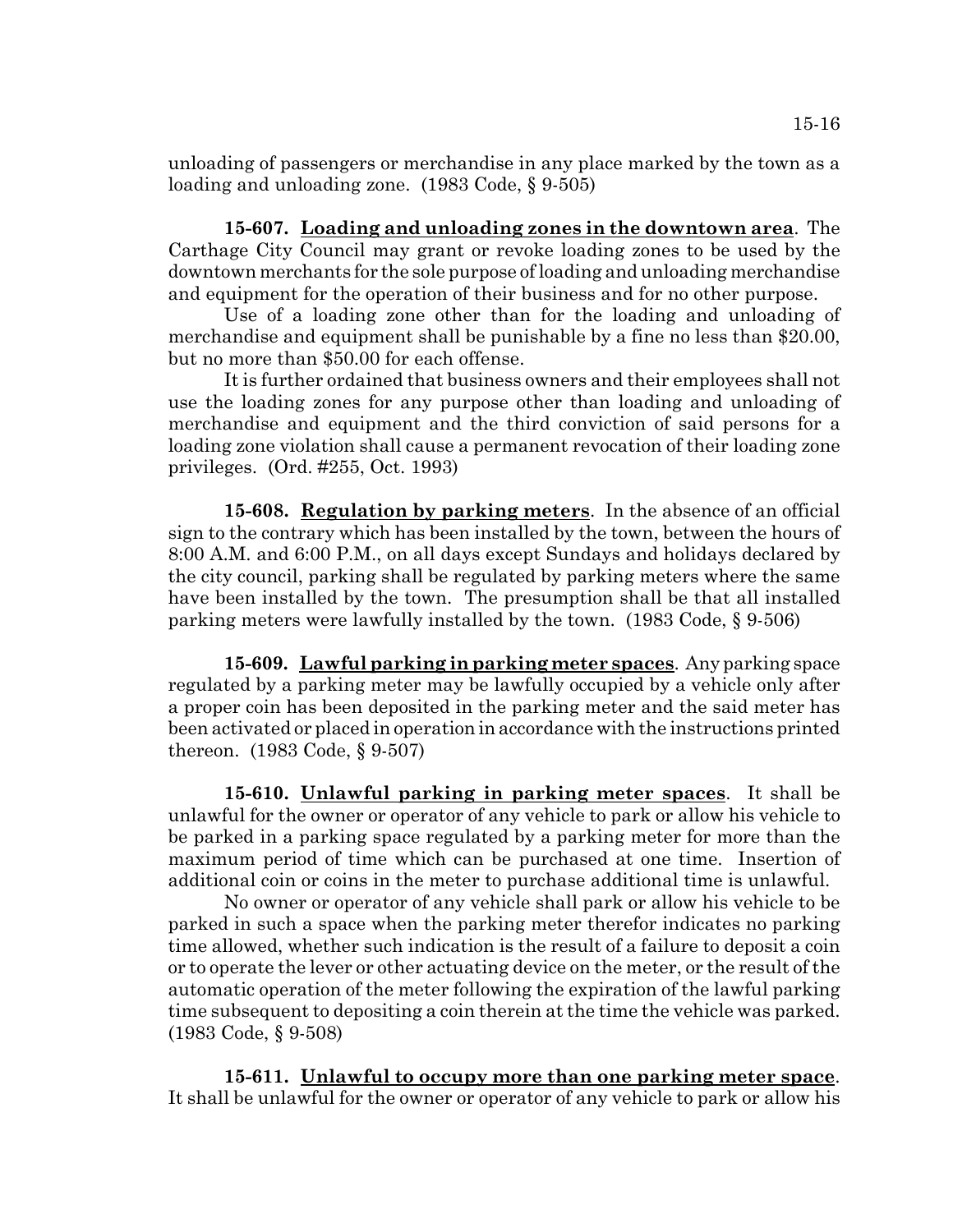vehicle to be parked across any line or marking designating a parking meter space or otherwise so that such vehicle is not entirely within the designated parking meter space; provided, however, that vehicles which are too large to park within one space may be permitted to occupy two adjoining spaces provided proper coins are placed in both meters. (1983 Code, § 9-509)

**15-612. Unlawful to deface or tamper with meters**. It shall be unlawful for any unauthorized person to open, deface, tamper with, willfully break, destroy, or impair the usefulness of any parking meter. (1983 Code, § 9-510)

**15-613. Unlawful to deposit slugs in meters**. It shall be unlawful for any person to deposit in a parking meter any slug or other substitute for a coin of the United States. (1983 Code, § 9-511)

**15-614. Presumption with respect to illegal parking**. When any unoccupied vehicle is found parked in violation of any provision of this chapter, there shall be a prima facie presumption that the registered owner of the vehicle is responsible for such illegal parking. (1983 Code, § 9-512)

**15-615. Commercial traffic on class "B" streets**. (1) No vehicle as defined herein, shall be permitted to operate on any city street which is classified as a "Class B" street according to § 15-702 of this code, without prior approval of the chief of police.

(2) For the purposes of this section, any commercial vehicle and attachment(s) which exceed 10,000 pounds or exceeds a combined length of 40 feet shall be subject to this provision. Vehicle attachments are defined by way of example, but not limited to, any nonmotorized trailer which normally attaches to a vehicle used to tow or pull same. (Ord. #287, Oct. 1998)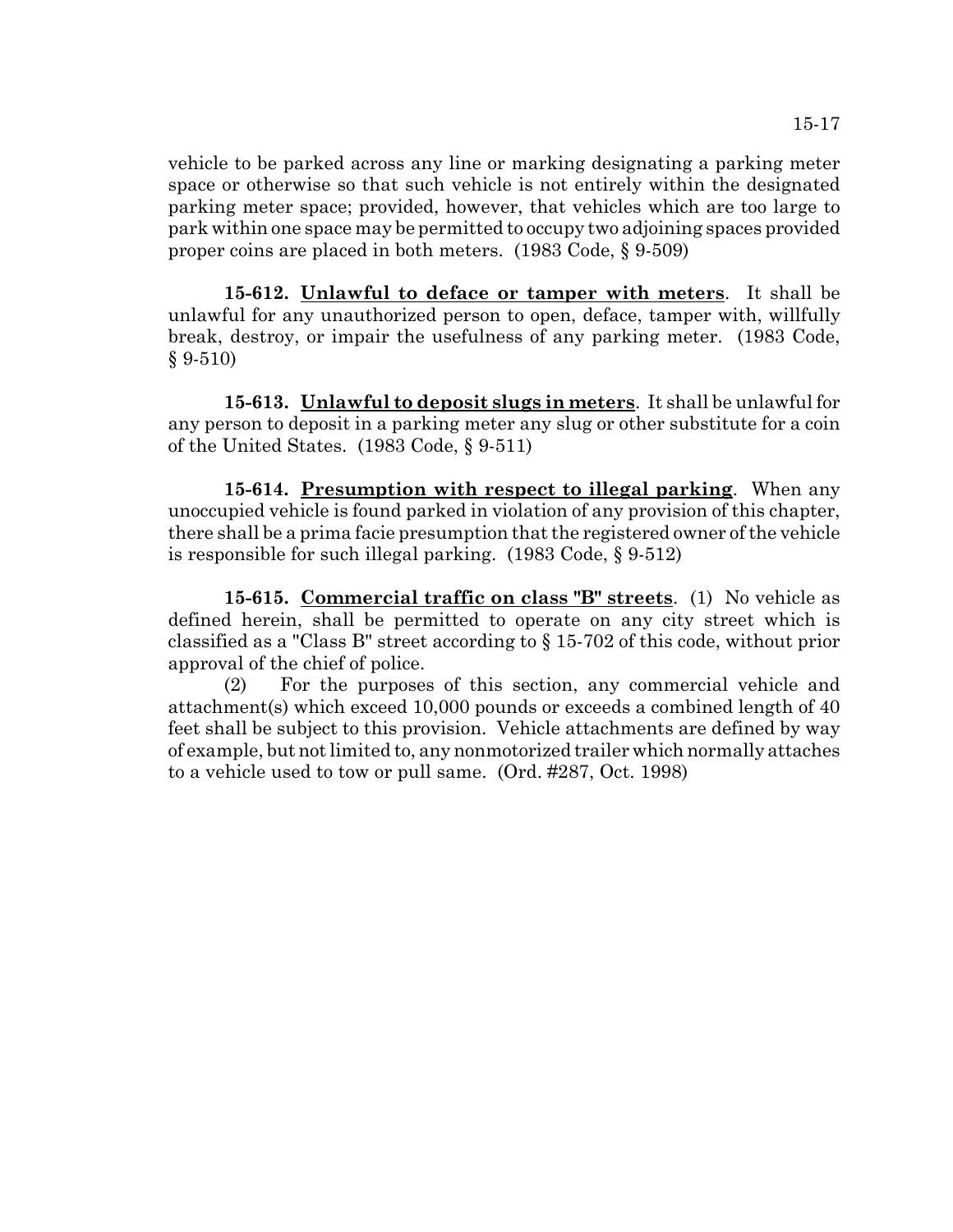#### **VEHICLE WEIGHT LIMITATIONS**

#### **SECTION**

15-701. Definitions.

15-702. Streets classified.

15-703. No vehicle weight limits on class "A" streets.

15-704. Vehicle weight limits on class "B" streets.

15-705. Permit to exceed weight limits.

15-706. Wheel restrictions.

15-707. Penalty.

**15-701. Definitions**. Wherever the words "vehicle," "truck" or "tractor" are used herein all combinations of vehicles, trucks and tractors using a single motive power is intended and the above terms shall be understood to include road, buildings or construction equipment of all descriptions and types. (1983 Code, § 9-701)

**15-702. Streets classified**. Two classifications of streets, roads and alleyways within the town are created as follows:

(1) Class "A" streets shall consist of Highway No. 25, also know as Main Street.

(2) Class "B" streets shall consist of all other roads, streets or alleys within the town, not specifically designated as class "A." (1983 Code, § 9-702)

**15-703. No vehicle weight limits on class "A" streets**. It shall be lawful to operate a vehicle of any weight, not otherwise prohibited by law, over class "A" streets. (1983 Code, § 9-703)

**15-704. Vehicle weight limits on class "B" streets**. It shall be unlawful to operate a vehicle whose gross weight, including its load, shall exceed 10,000 pounds, over class "B" streets. (1983 Code, § 9-704, as amended by Ord. #288, Oct. 1998)

**15-705. Permit to exceed weight limits**. Upon the filing of a written application accompanied by a fee of \$10 signed by the owner of the vehicle for a permit therefor with the secretary and treasurer, and if it be made to appear to the satisfaction of the mayor from such application that, either:

(1) The operation of a vehicle in excess of the weight limit over a street or streets of any class is necessary in the furtherance of the construction of any building or structure, including driveways or private roads, within the Town of Carthage, for which a building permit has already been issued by the Town of Carthage, or in the maintenance of an existing building; or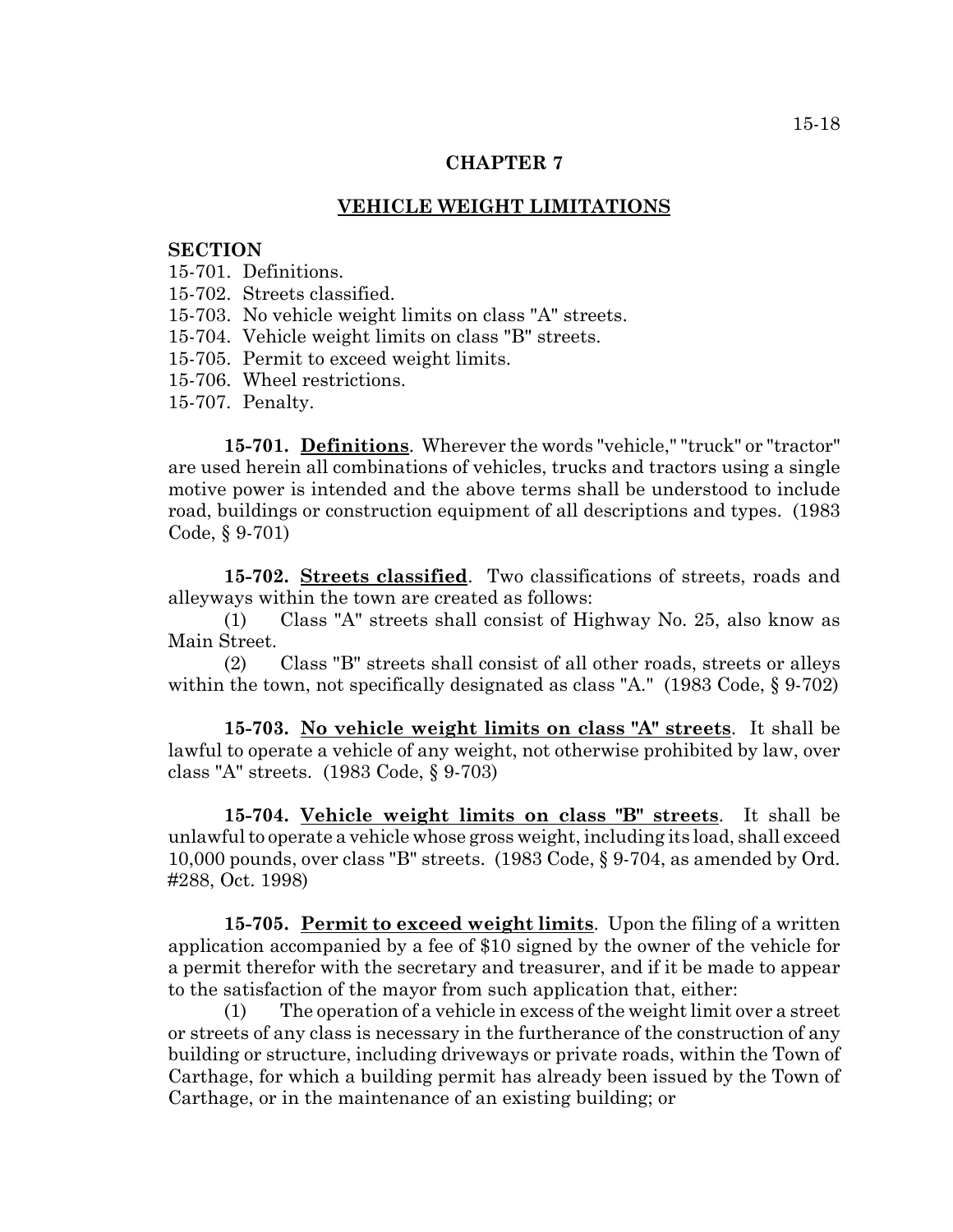15-19

(2) The point of origins, or destination of the vehicle is so located within the town that it cannot be reached without violation of the weight limits stated above and that it is not reasonably possible to divide or transfer the load or cargo of the vehicle so as to place same on vehicles whose gross weight will be in compliance with the weight limits stated above; then, and in either such case, the mayor may issue a permit to such owner to pass over any designed streets, despite the weight limitations set out above, which permit shall specify the date or dates on which it shall be valid, the approximate loaded weight of such vehicle, and the route to be followed by such vehicle. Provided, that if in the judgment of the mayor the proposed load is of such excessive weight that it is reasonably calculated to damage or injure any street culvert or bridge along the proposed route, he may, as a condition of granting the permit, require the applicant to post a bond payable to the town with good and sufficient sureties, in such penal sum as in the judgment of the mayor will adequately indemnify the town against such possible damage. (1983 Code, § 9-705)

**15-706. Wheel restrictions**. It shall be unlawful to drive or operate a tractor upon any street of either classification, or upon any pavement or sidewalk unless the wheels are properly equipped with rubber tires or otherwise so protected that the streets, highways, pavements and sidewalks shall not be damaged. (1983 Code, § 9-706)

**15-707. Penalty**. Any person, firm or corporation which violates any provision of this chapter shall be fined according to the general penalty provision of this code. (1983 Code, § 9-707)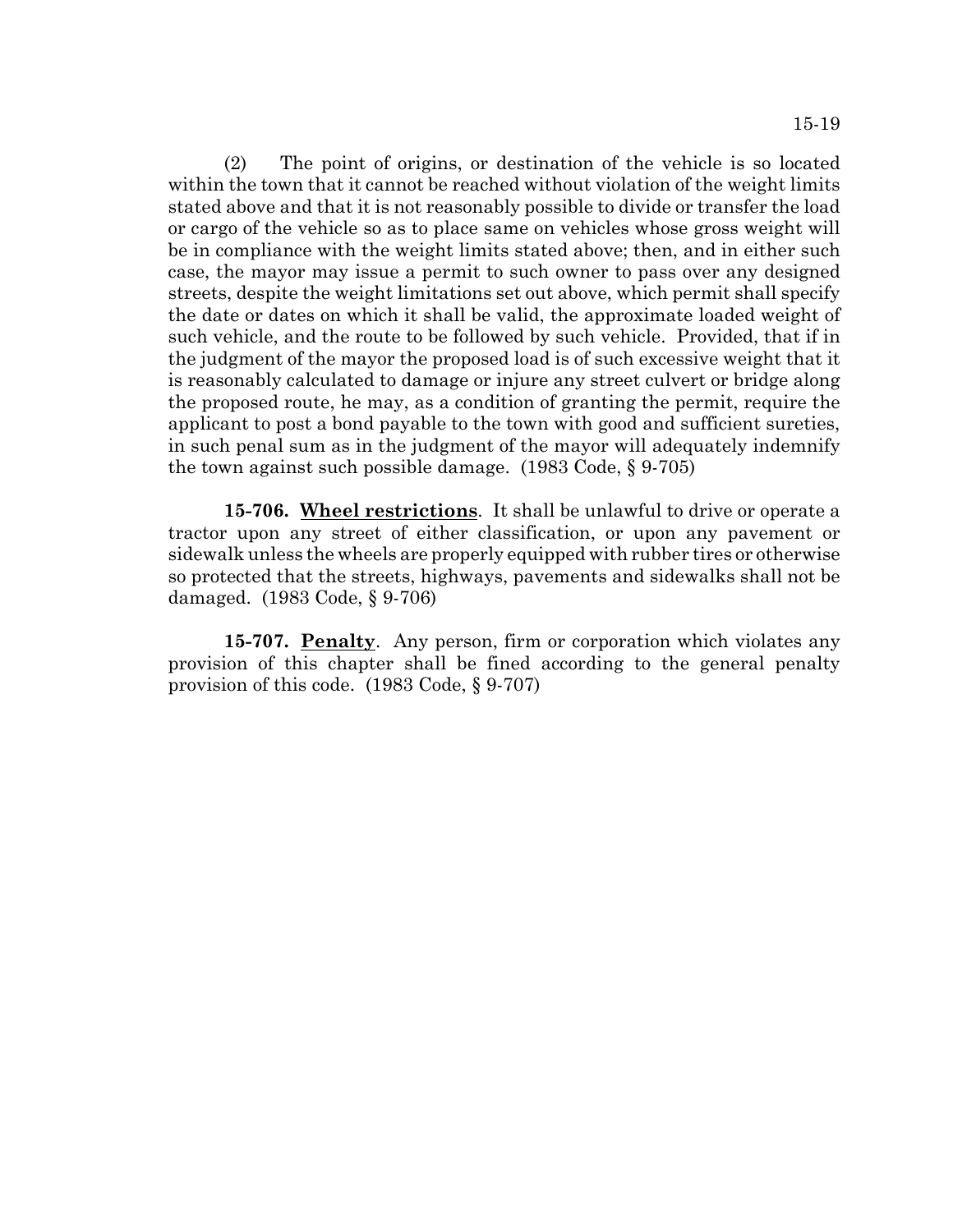## **ENFORCEMENT**

# **SECTION**

- 15-801. Issuance of traffic citations.
- 15-802. Failure to obey citation.
- 15-803. Illegal parking.
- 15-804. Impoundment of vehicles.
- 15-805. Violation and penalty.

15-801. **Issuance of traffic citations**.<sup>1</sup> When a police officer halts a traffic violator other than for the purpose of giving a warning, and does not take such person into custody under arrest, he shall take the name, address, and operator's license number of said person, the license number of the motor vehicle involved, and such other pertinent information as may be necessary, and shall issue to him a written traffic citation containing a notice to answer to the charge against him in the city court at a specified time. The officer, upon receiving the written promise of the alleged violator to answer as specified in the citation, shall release such person from custody. (1983 Code, § 9-802)

**15-802. Failure to obey citation**. It shall be unlawful for any person to violate his written promise to appear in court after giving said promise to an officer upon the issuance of a traffic citation, regardless of the disposition of the charge for which the citation was originally issued. (1983 Code, § 9-803)

**15-803. Illegal parking**. Whenever any motor vehicle without a driver is found parked or stopped in violation of any of the restrictions imposed by this code, the officer finding such vehicle shall take its license number and may take any other information displayed on the vehicle which may identify its user, and shall conspicuously affix to such vehicle a citation for the driver and/or owner to answer for the violation within ten (10) days during the hours and at a place specified in the citation. (1983 Code, § 9-804, modified)

**15-804. Impoundment of vehicles**. Members of the police department are hereby authorized, when reasonably necessary to prevent obstruction of traffic, to remove from the streets and impound any vehicle whose operator is arrested or any vehicle which is illegally parked, abandoned, or otherwise parked so as to constitute an obstruction or hazard to normal traffic. Any vehicle left parked on any street or alley for more than seventy-two (72)

<sup>1</sup> State law reference

Tennessee Code Annotated, § 7-63-101, et seq.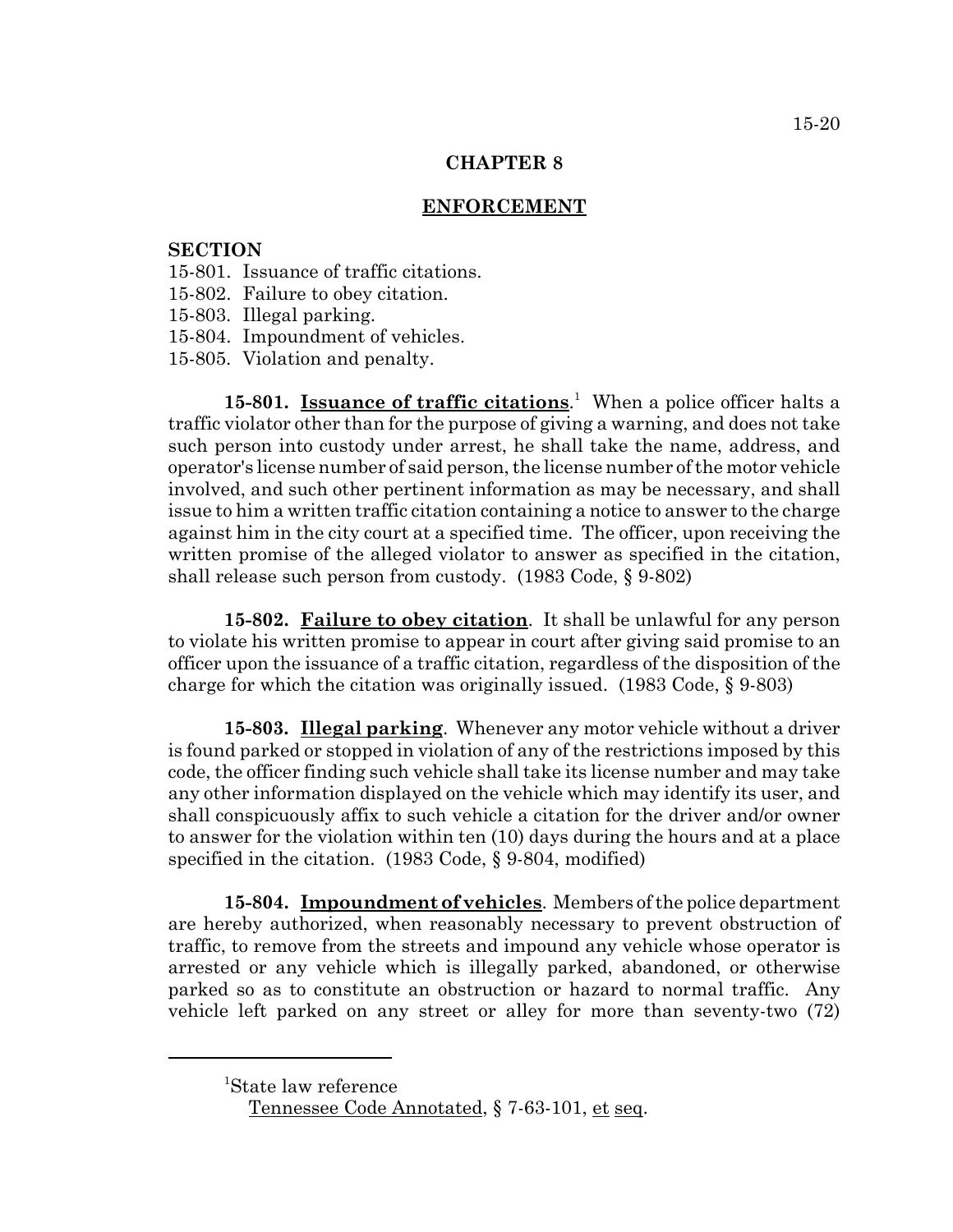consecutive hours without permission from the chief of police shall be presumed to have been abandoned if the owner cannot be located after a reasonable investigation. Such an impounded vehicle shall be stored. If the owner claims it, gives satisfactory evidence of ownership and pays all applicable fees and costs, he may recover same. The fee for impounding a vehicle shall be five dollars (\$5.00) and the storage cost of one dollar (\$1.00) per day shall also be charged for thirty days. (1983 Code, § 9-801)

15-805. Violation and penalty. Any violation of this title shall be a civil offense punishable as follows:

(1) Traffic citations. Traffic citations shall be punishable by a civil penalty up to fifty dollars (\$50.00) for each separate offense.

(2) Parking citations. (a) Parking meter. If the offense is a parking meter violation, the offender may, within ten (10) days, have the charge against him disposed of by paying to the city recorder a fine of one dollar (\$1.00) provided he waives his right to a judicial hearing. If he appears and waives his right to a judicial hearing after ten (10) days but before a warrant for his arrest is issued, his fine shall be three dollars (\$3.00).

(b) Other parking violations. For other parking violations, except for those set out in §§ 15-605 and 15-607, the offender may, within ten (10) days, have the charge against him disposed of by paying to the city recorder a fine of three dollars (\$3.00) provided he waives his right to a judicial hearing. If he appears and waives his right to a judicial hearing after ten (10) days but before a warrant is issued for his arrest, his civil penalty shall be five dollars (\$5.00). (1983 Code, § 9-804, modified)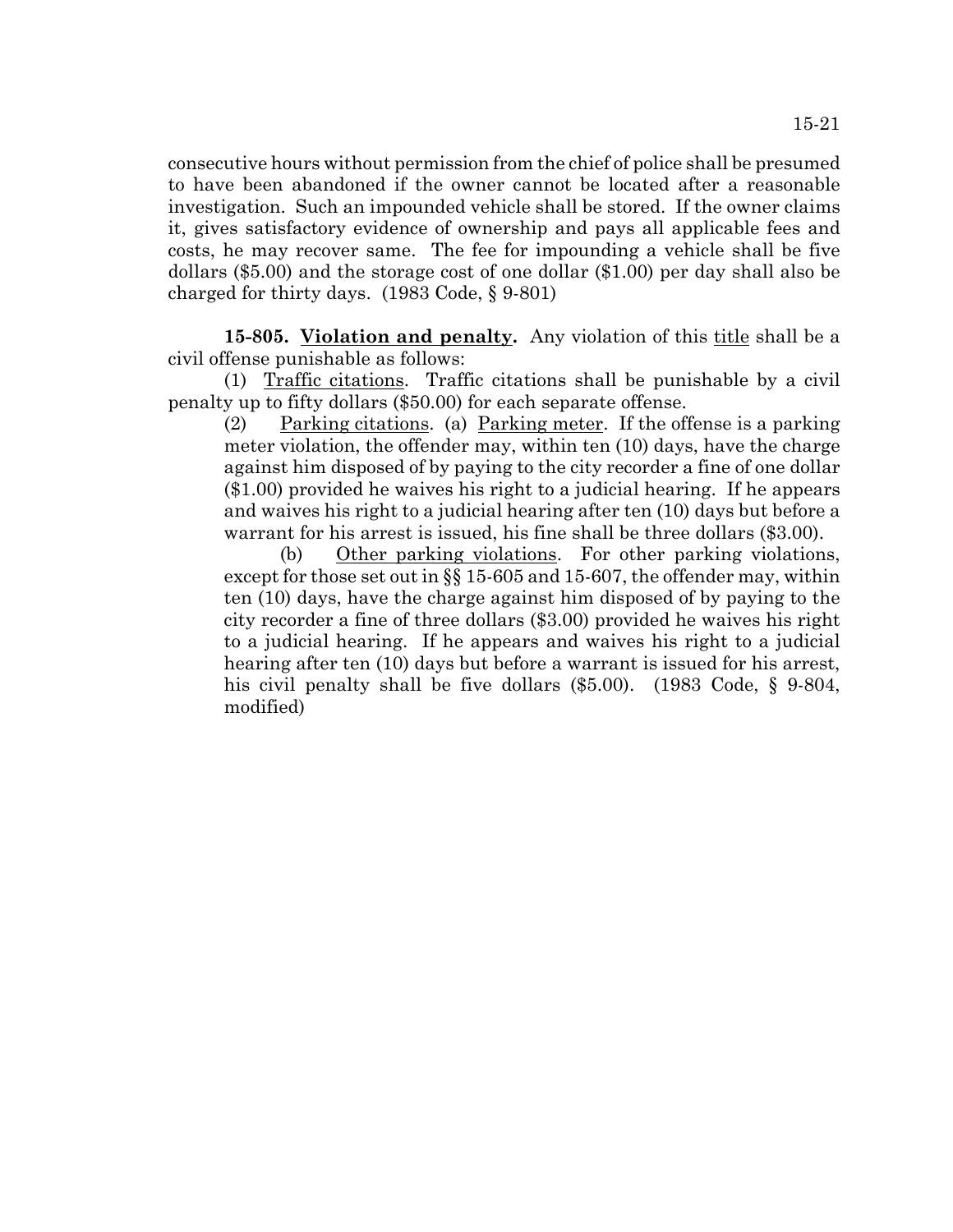## **FINANCIAL RESPONSIBILITY**

### **SECTION**

15-901. Compliance with financial responsibility law required.

15-902. Civil offense.

15-903. Evidence of compliance after violation.

15-904. Compliance with TCA § 16-18-302(a).

### **15-901. Compliance with financial responsibility law required**.

1. Every vehicle operated within the corporate limits must be in compliance with the financial responsibility law.

2. At the time the driver of a motor vehicle is charged with any moving violation under title 55, chapters 8 and 10, parts 1-5, chapter 50; any provision in this title of this municipal code; or at the time of an accident for which notice is required under Tennessee Code Annotated, § 55-10-106, the officer shall request evidence of financial responsibility as required by this section. In case of an accident for which notice is required under Tennessee Code Annotated, § 55-10-106, the officer shall request such evidence from all drivers involved in the accident, without regard to apparent or actual fault.

3. For the purposes of this section, "financial responsibility" means:

a. Documentation, such as the declaration page of an insurance policy, and insurance binder, or an insurance card from an insurance company authorized to do business in Tennessee, stating that a policy of insurance meeting the requirements of the Tennessee Financial Responsibility Law of 1977, compiled in Tennessee Code Annotated, chapter 12, title 55, has been issued;

b. A certificate, valid for one (1) year, issued by the commissioner of safety, stating that a cash deposit or bond in the amount required by the Tennessee Financial Responsibility Law of 1977, compiled in Tennessee Code Annotated, chapter 12, title 55, has been paid or filed with the commissioner, or has qualified as a self-insurer under Tennessee Code Annotated, § 55-12-111; or

c. The motor vehicle being operated at the time of the violation was owned by a carrier subject to the jurisdiction of the department of safety or the interstate commerce commission, or was owned by the United States, the State of Tennessee or any political subdivision thereof, and that such motor vehicle was being operated with the owner's consent. (as added by Ord. #314, May 2002)

**15-902. Civil offense**. It is a civil offense to fail to provide evidence of financial responsibility pursuant to this chapter. Any violation of this chapter is punishable by a civil penalty of up to fifty dollars (\$50). The civil penalty